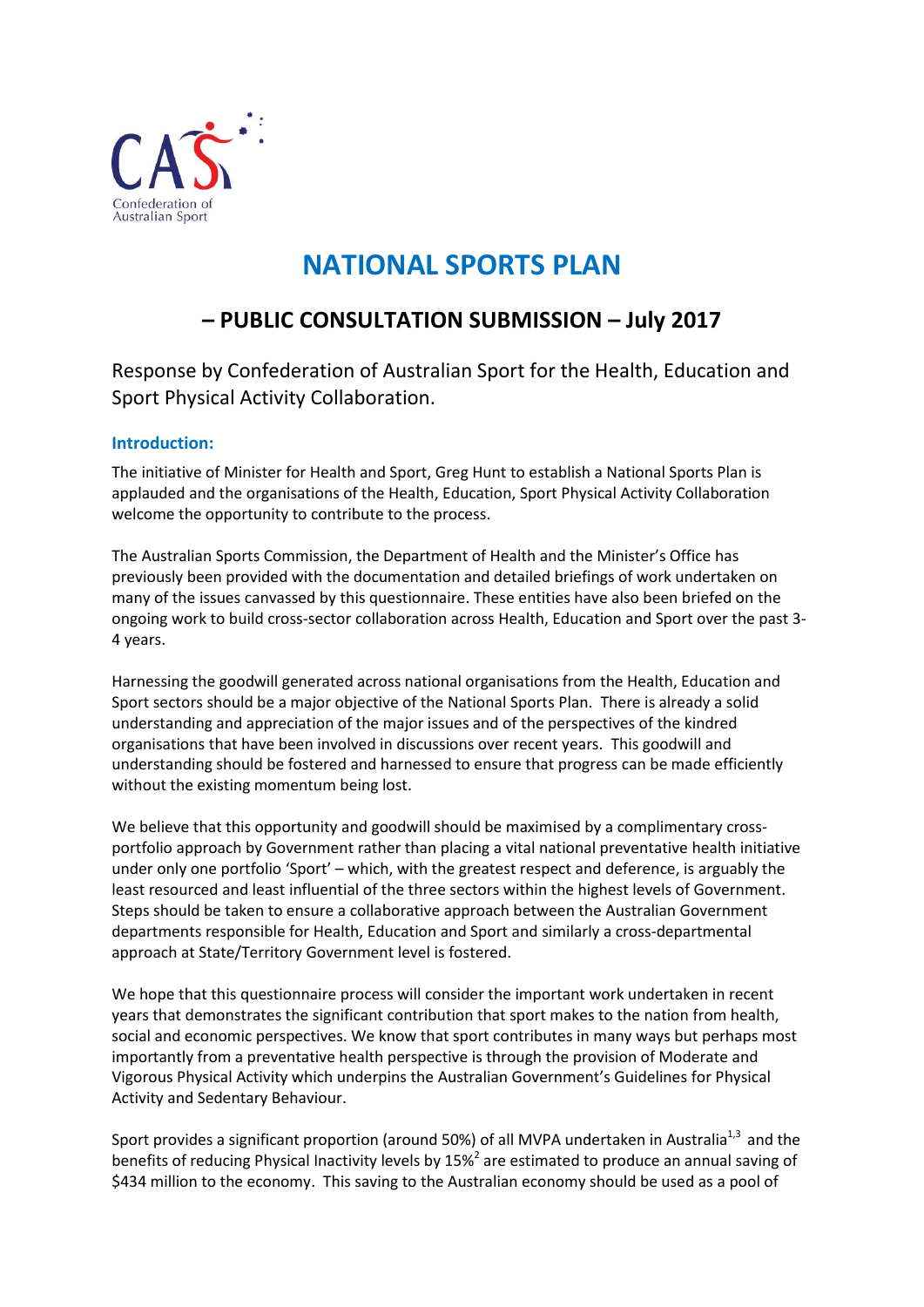funds that can be utilised to build the system and structures that will ultimately be determined through this National Sports Plan process.

Once again on behalf of the Health, Education and Sport cross-sector collaboration we congratulate the Minister on this initiative and we look forward to working with the Australian Sports Commission and other agencies to develop the National Sports Plan.

Rob Bradley Chief Executive Officer Confederation of Australian Sport For the Health, Education, Sport Physical Activity Collaboration

#### **Previous Submissions and References:**

We request that the following documents be considered as an integral part of this submission towards the development of the National Sports Plan. The documents have previously been presented to and discussed with senior representatives of the Australian Sports Commission and we request that these form part of the National Sports Plan planning process.

Today's response to the NSP Questionnaire does not seek to repeat all of the content of these supporting documents but will highlight and reinforce pertinent points.

#### **References for inclusion:**

- *1.* Active Healthy Kids Australia (2014). *Is Sport Enough? The 2014 Active Healthy Kids Australia Report Card on Physical Activity for Children and Young People*. Adelaide, South Australia: Active Healthy Kids Australia and Active Healthy Kids Australia (2016). *Physical Literacy: Do our kids have all the tools?*
- 2. Ananthapavan J, Magnus A, Moodie M, (2014) *The health and economic value of prevention: Assessing the benefits of reducing the prevalence of physical inactivity in Australia by 15%*. Prepared for the Confederation of Australian Sport by Deakin Health Economics. Melbourne, September 2014.
- 3. Confederation of Australian Sport (CAS). *Maximising the potential of Australian Sport*, Canberra, CAS 2014.
- 4. Telford, R. M., Olive, L. S., Cochrane, T., Davey, R., & Telford, R. D. (2016). Outcomes of a fouryear specialist-taught physical education program on physical activity : a cluster randomized controlled trial, the LOOK study. Int J Behav Nutr Phys Act, 1–11.
- 5. Confederation of Australian Sport (2013). *Retaining the Membership of Women in Sport*, Canberra, 2013.
- 6. Confederation of Australian Sport Budget Submission to the Australian Government March 2016: *A cross-sector approach to increasing the number of Australians meeting national physical activity guidelines by 15% over 5 years*.(Canberra 2016)
- 7. National Heart Foundation (2014) *Blueprint for an Active Australia*. Canberra.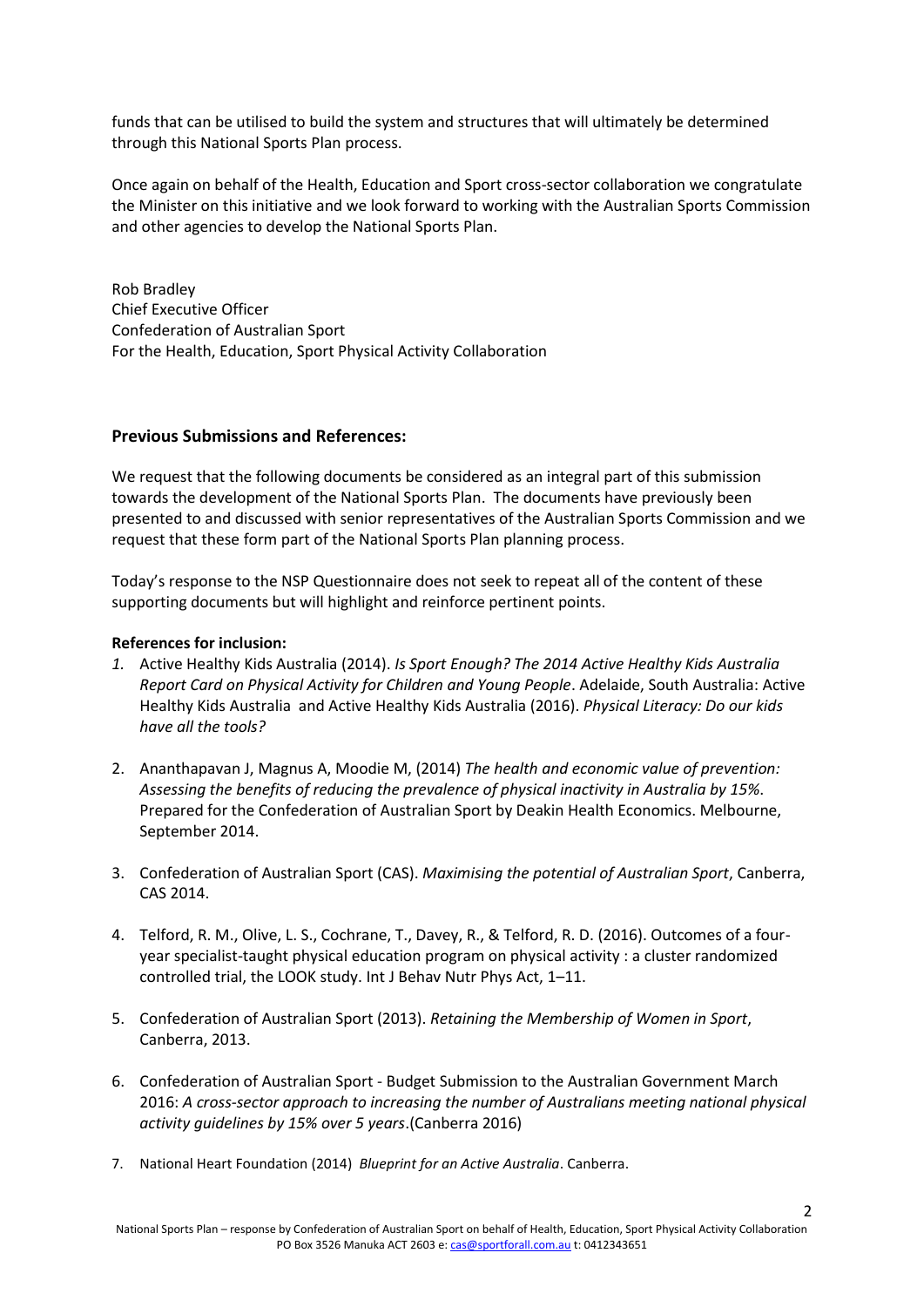#### **Participating Organisations**

The following organisations have participated in the cross-sector collaborative process which extends back to mid-2014.

Confederation of Australian Sport Australian Primary Principals Association Archery Australia Inc **Australian Secondary Principals Association** Athletics Australia Catholic School Principals Association Badminton Australia School Sport Australia Australian Baton Twirling Association **Australian University Sport** Bocce Federation of Australia Bowls Australia Inc Boxing Australia Inc **Health Organisations** Australian Calisthenic Federation Inc National Heart Foundation Australian Canoeing **Australian Medical Association** Australian Medical Association Cycling Australia **Active Healthy Kids Australia** Active Healthy Kids Australia Darts Australia National Australia National Australia National Australia Deaf Sports Australia **Australian Drug Foundation** Diving Australia Inc **Australian Mental Health Council** Australian Dragon Boat Federation Alzheimers Australia Pony Club Australia **Diabetes Australia** Equestrian Australia Australian Health Policy Collaboration Australian Floorball Association **Private Healthcare Australia** Gaelic Football & Hurling Association of Australasia Gliding Federation of Australia Arthritis Australia Blind Sports Australia Transplant Australia Golf Australia **Royal Far West** Gridiron Australia **Stroke Foundation Australia** Gymnastics Australia Ltd Australian Handball Federation Hockey Australia Sport Inclusion Australia **Sport (continued)** Judo Federation of Australia inc Australian Karate Federation Inc Synchronized Swimming Australia Inc Australian Lacrosse Association Ltd Table Tennis Australia Confederation of Australian Motor Sport Ltd (CAMS) Sports Taekwondo Australia Motorcycling Australia Ltd Tenpin Bowling Australia Ltd Orienteering Australia and Touch Football Australia Australian Parachute Federation Inc Triathlon Australia Polocrosse Association of Australia Australian Underwater Federation Rowing Australia Ltd **Australian Volleyball Federation** Australian Sailing **Australian Water Polo Inc.** 

#### **Sporting Organisations Education Organisations**

Disability Sports Australia Association of Heads of Independent Schools Aust Australian Baseball Federation **Australian Council of State School Organisations** 

Australian Healthcare and Hospitals Association

Australian International Shooting Limited Australian Waterski and Wakeboard Federation Skateboarding Australia Inc **Australian Weightlifting Federation Inc** Australian Weightlifting Federation Inc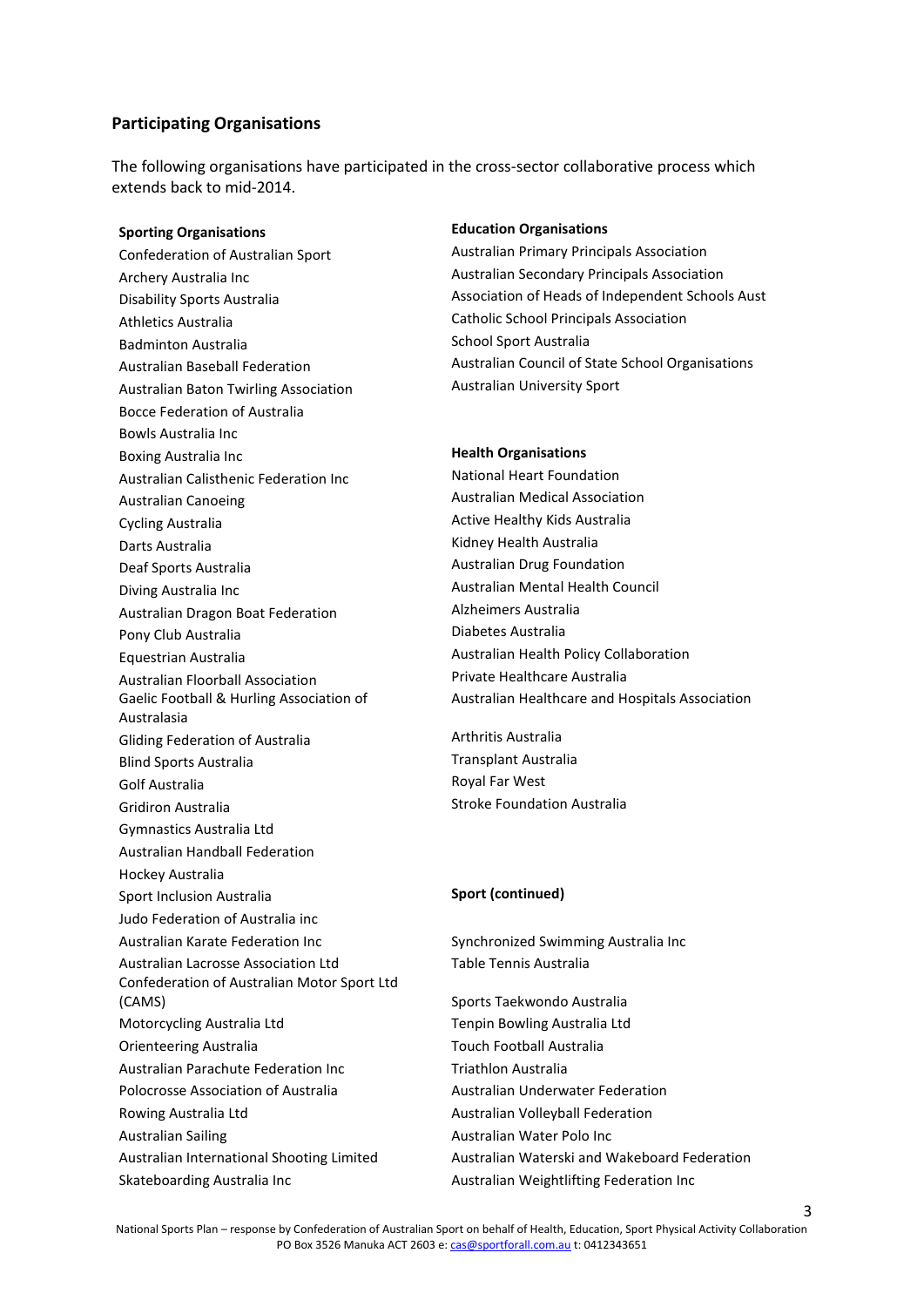Ski & Snowboard Australia Surf Life Saving Australia **Fitness Australia** Surfing Australia Swimming Australia Ltd

Committee of Sport and Recreation Officials (CASRO) Softball Australia and Australian Australian Olympic Committee Special Olympics Australia and Australian Sporting Goods Association Squash Australia Ltd Sport Australia Hall of Fame (SAHOF)

# **Major Thrust of the Deliberations of the Cross-Sector Collaboration**

The cross-sector collaboration from Health, Education and Sport has analysed the issues addressing individual personal health and wellbeing through Physical Activity. In particular the group has assessed the benefits of utilising the community sport system in combination with the school education system as a major component of the strategy. Sport is an integral, inclusive and traditional part of Australian society available across the nation through an extensive, established and scalable network.

The cross-sector collaboration has identified how the Sport, Education and Health systems can best interact and combine to provide the maximal outcome for individuals but also for achieving outcomes for the nation from health, social and economic perspectives.

It is noted that sport and physical activity provide a broad range of benefits to individuals but that undertaking regular Moderate and Vigorous Physical Activity (MVPA) is required to achieve physiological improvement to the cardiovascular system and muscular strength.

#### **Provision of Moderate and Vigorous Physical Activity (MVPA)**

The Australian Government's Guidelines for Physical Activity and Sedentary Behaviour require:

- One hour per day (420 mins per week) of MVPA required for Children 5-17yrs to meet the guidelines
- For Adults the MVPA requirement is 150 mins per week over at least 5 sessions
- Sport provides around 50% of MVPA undertaken in Australia<sup>1,3</sup>

#### **Maximising Available Networks – Schools and Community Sporting Organisations**

- 14.1m Australians participate in organised and non-organised sport each year (64% of pop'n – ABS,2013)
- MVPA is delivered through the Australian Health and Physical Education (HPE) Curriculum and through other organised and non-organised opportunities that occur in individual school environments.
- Dovetailing with Australia's 6,300 Primary Schools and 2,500 Secondary Schools is an extensive, established and scalable network of community sporting and active recreation organisations.

With Local Access to:

- 20,000+ Community Sports Clubs from 90 differing sporting options
- 50,000+ Sport and active recreation access points clubs, schools, tertiary institutions, private providers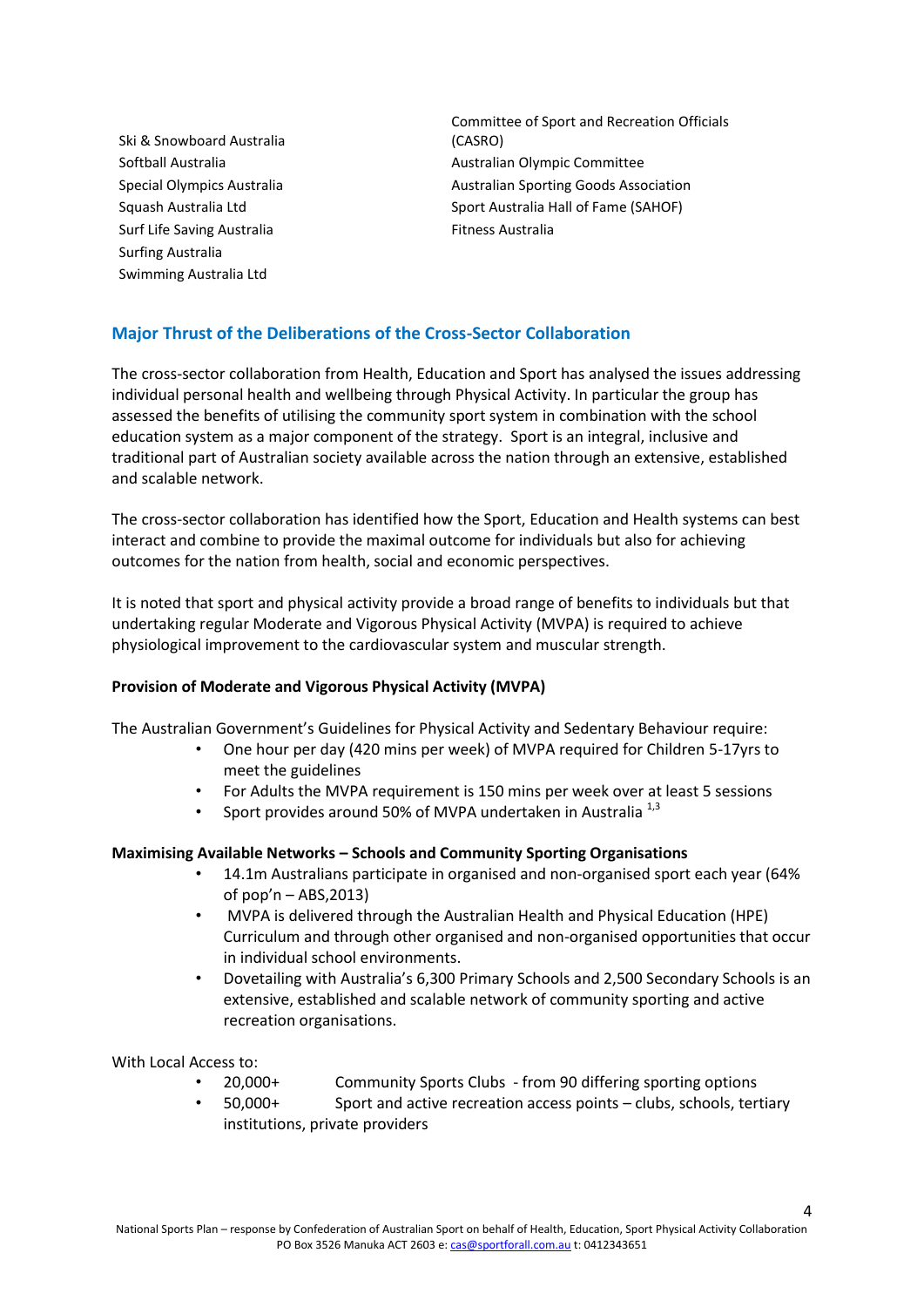## **A Health, Education, Sport cross-sector delivery model**

Achieving behavioural change and encouraging increased participation is more likely with:

- Multi-directional approach from education, health and sport sources
- Consistent, targeted messaging consistent across the 3 sectors

The following model is recommended as the basis for physical activity delivery at the local level.



# **Local Delivery Model**

# **RECOMMENDATIONS FROM THE CROSS-SECTOR COLLABORATION:**

The cross-sector collaboration highlights the following recommendations to underpin relevant areas of the National Sports Plan.

**Actions required to achieve a 15% reduction in Physical Inactivity** – seven (7) recommendations (May 2017)

#### **National Policy Direction and Leadership**

#### **1. Establish a National Physical Activity Strategy**

- As part of the Australian Government's preventative health policy the National Physical Activity Strategy should be developed to provide policy direction with input from all key stakeholder groups.
- The proposed National Sports Plan should be developed as an integral component of the broader National Physical Activity Strategy.
- Enshrine a commitment to the target to reduce Physical Inactivity by 15% over 5 years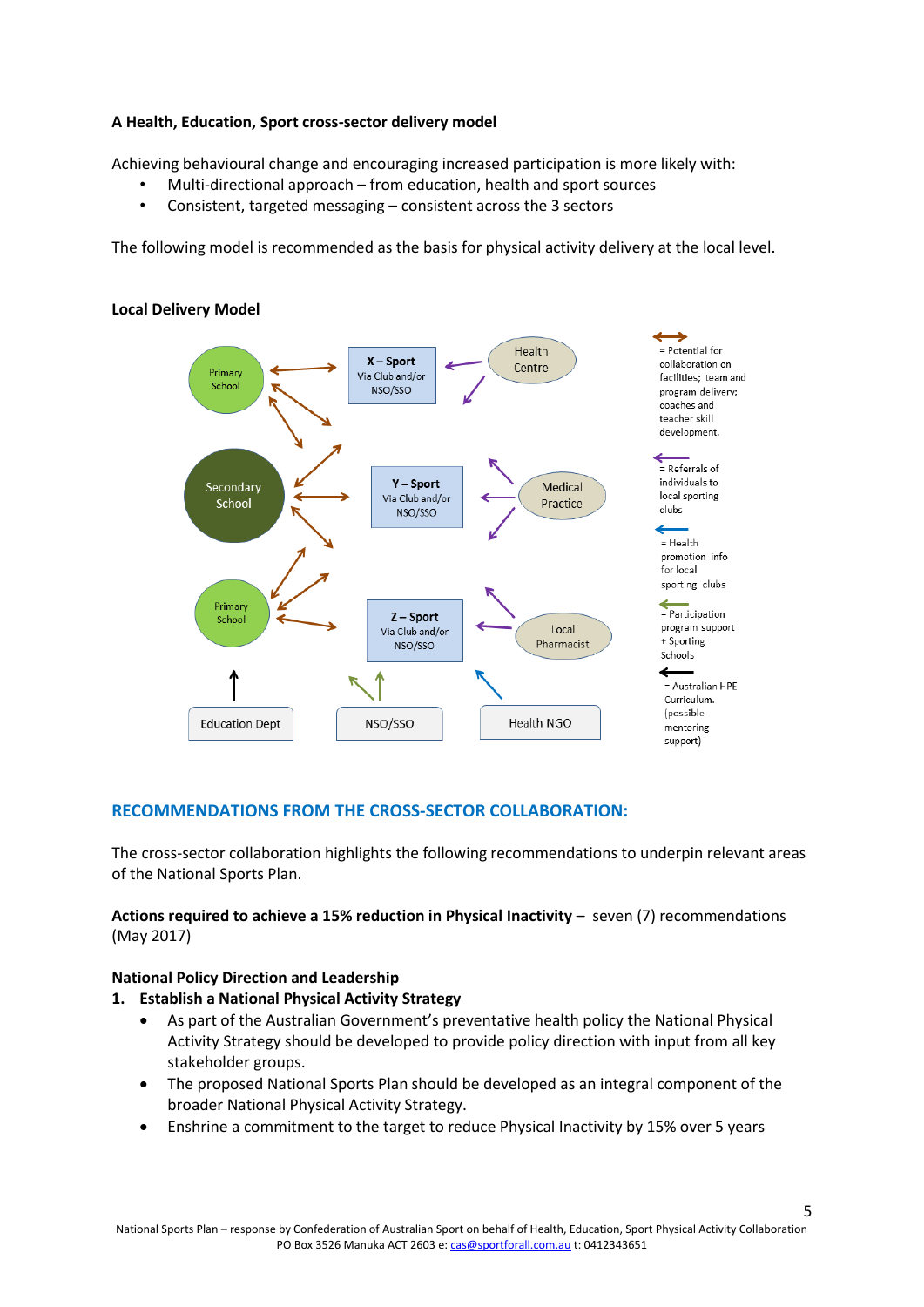# **Program Investment**

Investment in an integrated program of evidence based and targeted strategies to drive national and local change in physical activity in children, adults and at-risk population groups, including:

# **2. Building the capacity of current and future teaching staff**

- **Primary Schools – by funding the national roll-out of the 'Physical Education and Physical Literacy' (PEPL) program<sup>4</sup>** to assist Teachers to maximise physical activity opportunities in the classroom and linking school and community sport (coordinated by Prof Dick Telford).
- **Secondary Schools – by provision of ongoing professional development and mentoring** to increase skill, competence and confidence levels of teachers of physical activity, particularly recent graduates and retrained/redeployed staff. Increasing the numbers of Health and Physical Education secondary school teachers suitably trained to meet shortfalls.

# **3. Targeted funding for community sport to increase quality and reduce financial barriers to participation**

- Through funding and support for community sport clubs to ensure sustainability and enhance quality delivery of physical activity and skill development of volunteer personnel
- Ensuring participation in sporting activity is more affordable for families.
- Conduct research into the effectiveness of vouchers, rebates and other incentives to grow sports participation
- Building a Social Inclusion fund to support those who are financially disadvantaged.

# **4. Whole of community program targeting low SES community**

- Through piloting a whole of community physical activity strategy in a targeted low socioeconomic area with substantial evidence of low physical activity levels and high levels of preventable chronic diseases (coordinated by the Australian Health Policy Collaboration).
- Brimbank City Council in Melbourne's western suburbs identified as a potential location.

# **5. Enhanced communication and referrals by medical and allied health professionals and the school system**

 Through funding and development of a national Online Local Sports and Physical Activity Directory – to assist GPs with local sport referrals for their patients, and for use by allied health professionals, counsellors, school teachers and potentially members of the public.

# **6. Advocacy and consistent messaging of the benefits of physical activity**

- Encouraging School Principals to be advocates for physical activity and providing resources to support this
- Development of consistent messages and approach across Education, Sport and Health sectors and across the broader community
- Providing useful advice and strategies for parents to encourage their children to be physically active.
- Identification of the specific Health promotion messages ensuring effective delivery through the system

# **7. Maximising access to and use of school and community sporting facilities**

- Assistance to School Principals in building collaboration with external organisations to maximise the use of school facilities for mutual benefit.
- Coordination with Local Government to maximise the use of community facilities at the most reasonable cost
- To increase the availability of facilities, equipment and other resources to community groups and schools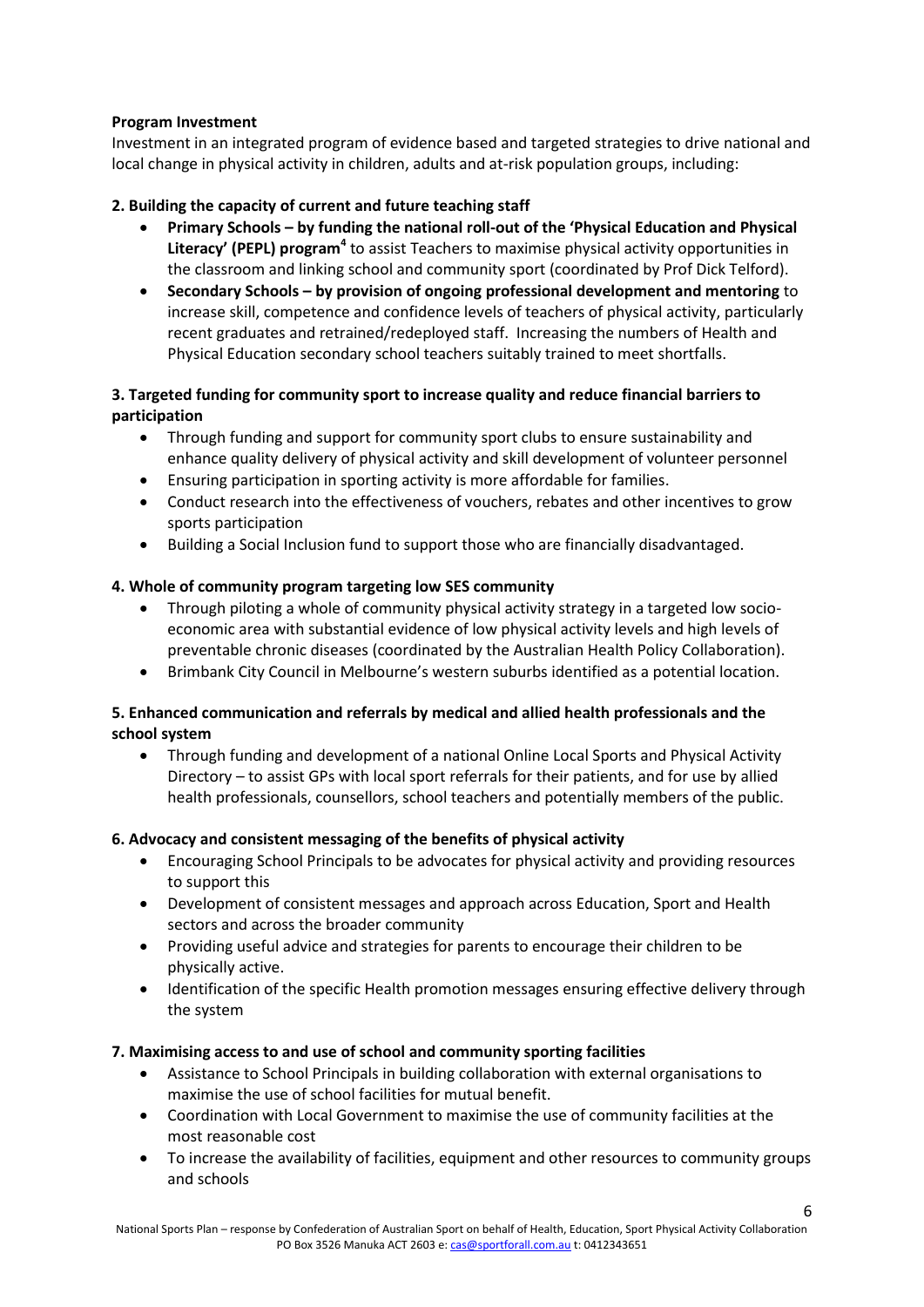# **Objectives of the Participation and Preventative Health pillars of the National Sport Plan.**

# **1. Reducing Physical Inactivity and maximising the benefits of physical activity.**

Participation and Prevention initiatives should be funded and supported based on their ability to meet objectives of the plan and KPIs should be required to demonstrate achievement of the following essential elements:

- A positive, encouraging, rewarding holistic experience for each individual
- Provision of MVPA levels of physical activity suited to the level of the individual
- Development of fundamental movement skills and knowledge that will enable effective and enjoyable participation (Physical Literacy)
- At every level the experience is delivered by trained, accredited, mentored and compassionate individuals
- Inclusion, connectedness and a welcoming environment is provided irrespective of the background of each individual
- Wellbeing and active lifestyle of the individual being a major theme of the experience.

#### **Measurement:**

 The essential elements listed above are all measurable by a metric approach or by personal interview with the end-user.

### **2. Establishing a Target for the Reduction of Physical Inactivity**

It is recommended that a formal target for reducing physical inactivity be established by the Australian Government and that the National Sports Plan be allocated an important role in the achievement of that target.

#### **Recommendation: Target a 15% reduction in Physical Inactivity over 5 years.**

The study *Assessing the benefits of reducing the prevalence of physical inactivity in Australia by 15%*. 2 conducted by Deakin Health Economics for CAS emanating from COAG in 2009 and ultimately released in 2014, shows that an economic benefit of \$434m per year will be achieved if current Physical Inactivity compliance with the National Physical Activity Guidelines was improved by 15% from 43% compliance to 58%. This would have 3.3 million more Australians achieving the guidelines, avoid 3,000 deaths and avoid 10,000 new cases of disease each year.

From information recently presented at industry forums it appears that the ASC is leaning towards a target of 10% reduction of physical inactivity rates. This target appears to be reflective of the current World Health Organisation target (WHA 66.10) which indicates that *"IOC Member Nations have agreed on a voluntary global NCD target for a reduction of 10% in physical inactivity by 2025."*

We suggest that the WHO target is based upon the broad diversity and extremes of national capacity across the globe. We believe that Australia however – being a well-resourced nation with excellent health, education and sport systems with established support and delivery networks that a 15% reduction target is achievable and more appropriate.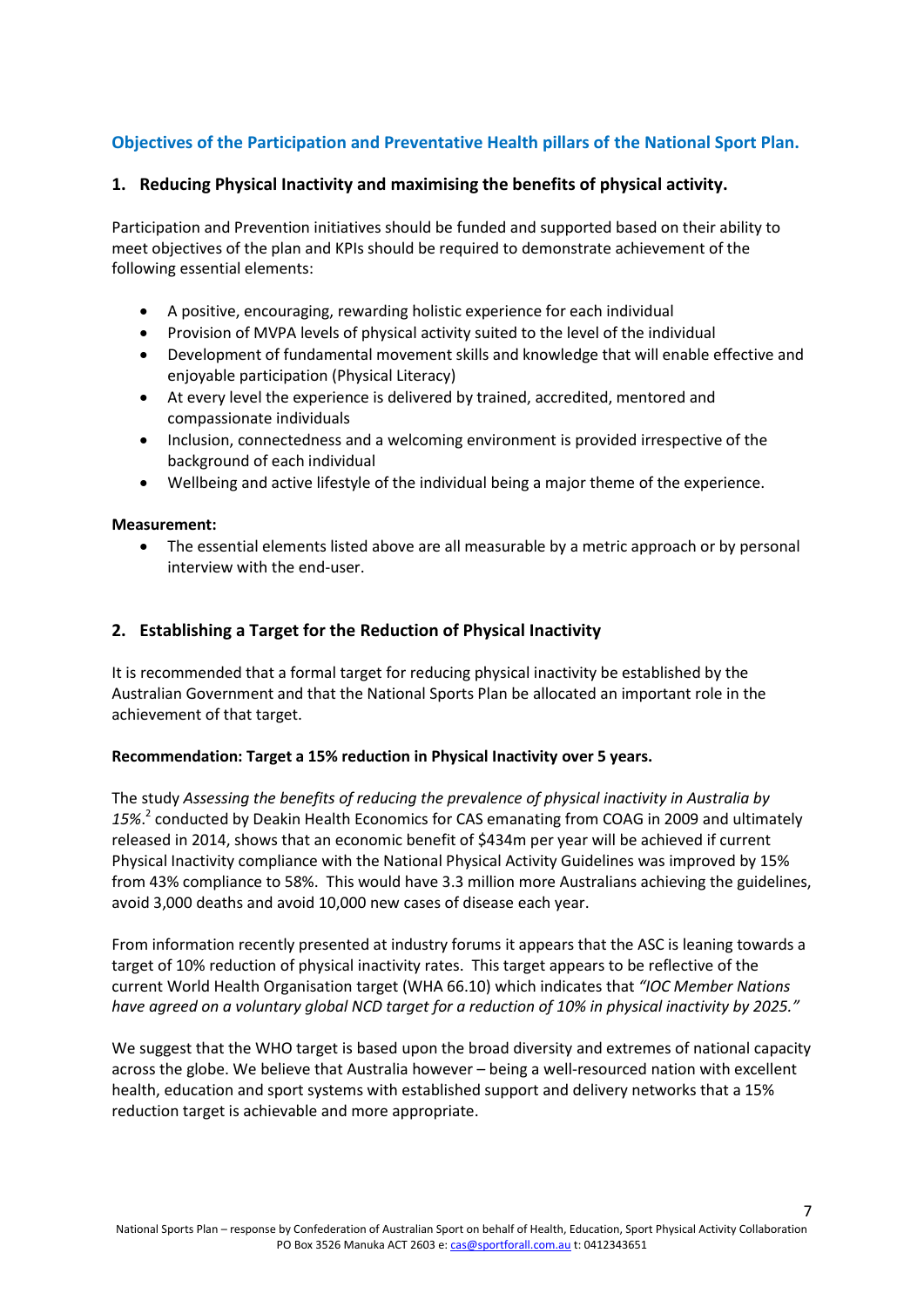# **Participation**

1. How should sporting organisations evolve the way their games are played or the products/variations they offer to ensure we get and keep more Australians active?

Much good work has already been done in this area and many sports and physical activity providers have modified their offerings to enhance recruitment and retention.

If the objective is to maximise the attraction for new participants and retain existing numbers then sporting options should be:

- Accessible, affordable and convenient
- Available at a range of competitive and non-competitive levels
- Enjoyable, inclusive and rewarding
- So that people want to come back for more

Modifications to maximise opportunities for all players to 'touch the ball' as often as possible and achieve success within the game – may be achieved by smaller sided games, modifying the rules eg: 20/20 Cricket and Rugby 7's which have been successful adaptations.

A positive and enjoyable experience is essential. As Rob Nairn, CEO of the Australian Secondary Principals Association says, "The first exposure of children to physical education and sport is often at school. It must be ensured that this first experience is a positive one, to engage and recruit. If it is a negative experience the child will be turned off and will be reluctant and difficult to re-engage."

If we look back to the objective of reducing physical inactivity by 15% this means increasing MVPA physical activity for 3.3 million Australians not currently meeting the guidelines.

Of these 3.3 million Australians there is a range of current physical activity levels ranging from:

- Zero people undertaking no physical activity at all
- Some physical activity
- Physical activity levels approaching that necessary to achieve the PA guidelines

A question for Health policy makers is: "Where do we get our best bang for our Physical Inactivity investment buck?"

- Do we try to encourage the 'zero' PA group or are they too hard to convert?
- Would we be better off try to increase physical activity of all those who are already close to the PA guidelines threshold level?

The results of recent work undertaken in the United Kingdom are worth noting. Dr Justin Varney (National Lead for Adult Health and Wellbeing, Public Health England) during a 7 June 2017 presentation suggested that there is financial benefit to the health system gained by converting the 'zero PA' group to being relatively more active. This effectively keeps these individuals out of hospital and away the most expensive health treatment requirements for a longer period. Dr Varney says that reaching MVPA levels in activity is an essential requirement of their funded programs.

It is recognised that in terms of MVPA different individuals will have different physical exertion necessary for them to reaching MVPA levels ie: less intense activity required for obese and overweight people to reach the elevated heart rate of a moderate physical activity level.

In England this has led to the development of local walking groups and modified sporting activities such as 'walking football' where players may only move at walking not running pace.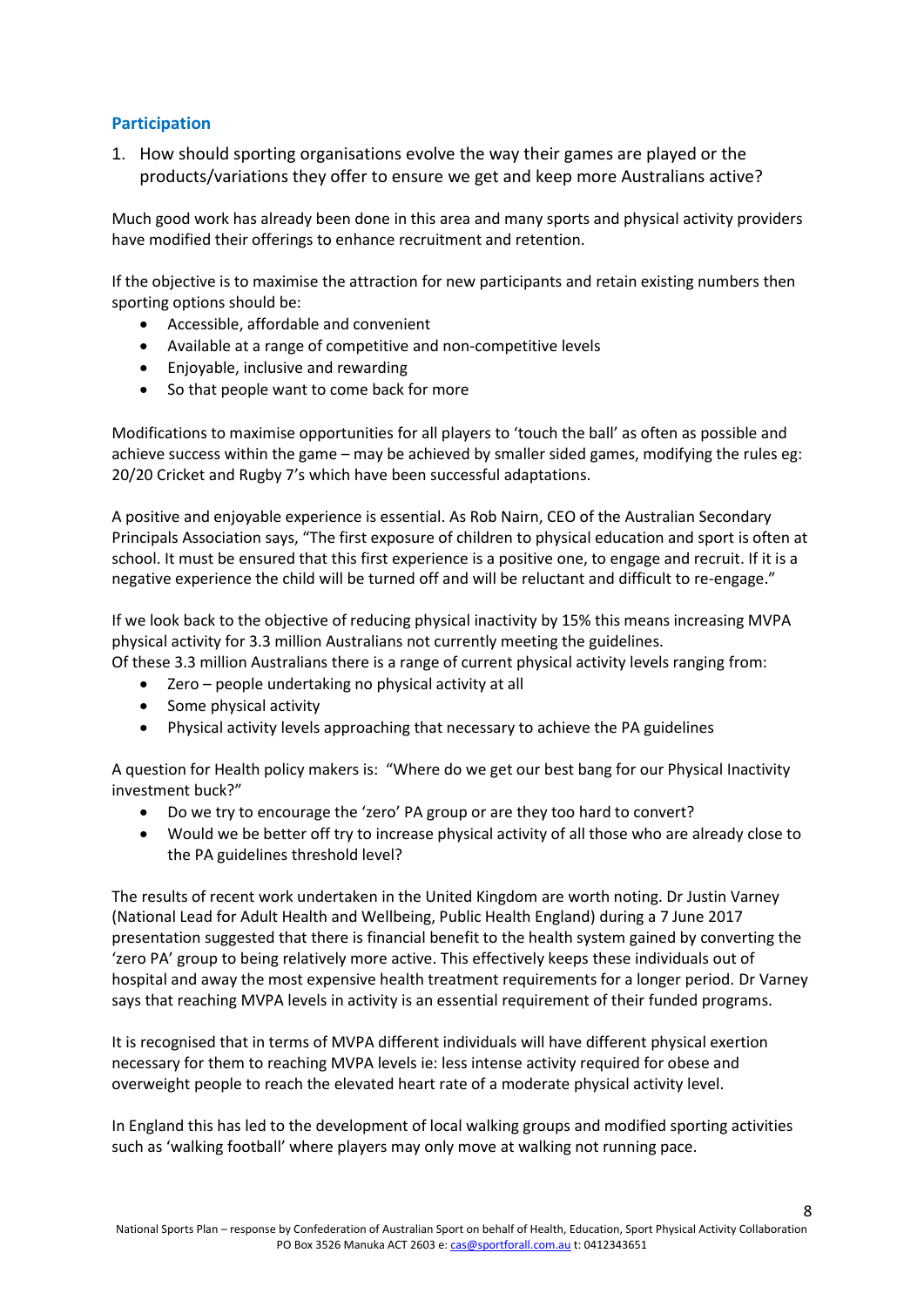From the Australian National Sport Plan perspective these 'walking' activities should be seen as a starting point along a physical activity pathway towards more normalised mainstream activity levels.

The broad menu of sporting and physical activity options available to individuals should be valued and promoted. Individuals, particularly children should be encouraged to gain their weekly 'sportrelated' MVPA requirements from a range of sources that may include:

- Team sports
- Individual sports
- Lifestyle sports eg: surfing, mountain biking
- Adventure sports
- Unstructured games and imitation play

Streamlining and coordinating the access to the variety of sporting options available through schools should be investigated to reduce duplication of effort and resources.

As the Australian Primary Principals Association says "Sporting organisations should look at collaboration and coordination of programs offered to primary schools. Competing for the limited time in schools for clinics and sport programs puts additional pressure on principals to make a decision on which gets the time. In the end, someone misses out or there is limited time and so it is a one-off event. Maybe there could be a focus on fundamental motor skills in the junior area, which could lead to later exposure to the specific skills."

Physical literacy is also of vital important in this discussion. The education and sport sectors need to work together on the promotion of sports and physical activity and the development of physical literacy. The ASC should encourage and assist sports to have a focus on fundamental movement skills, particularly in the Sporting Schools program. The ASC could support sports that are committed to assisting teachers to deliver sports participation within their schools ensuring consultation with the School Principal.

To address the challenges with Sporting Schools while increasing participation opportunities the ASC may look to:

- Partner with sports that have large delivery capacity and reward sports that invest in broadbased participation.
- Reward and partner with sports that are looking to diversify their delivery models to attract a broader participation base.
- Balance government investment to reward sports that contribute their own resources as investment in growing an active community.

# 2. How do we make sport and physical activity part of everyone's daily routine?

As the Australian Primary Principals Association says, "We need to change the thinking about physical activity and priority given to other curriculum learning areas. We need a collaborative promotion approach, targeting parents, businesses, employers and anyone working with children. The message needs to be consistent and simple; and modelled."

A nationally consistent approach is needed that ensures the Australian public is receiving the same positive messaging about the importance of physical activity in their lives and where and how they can access it.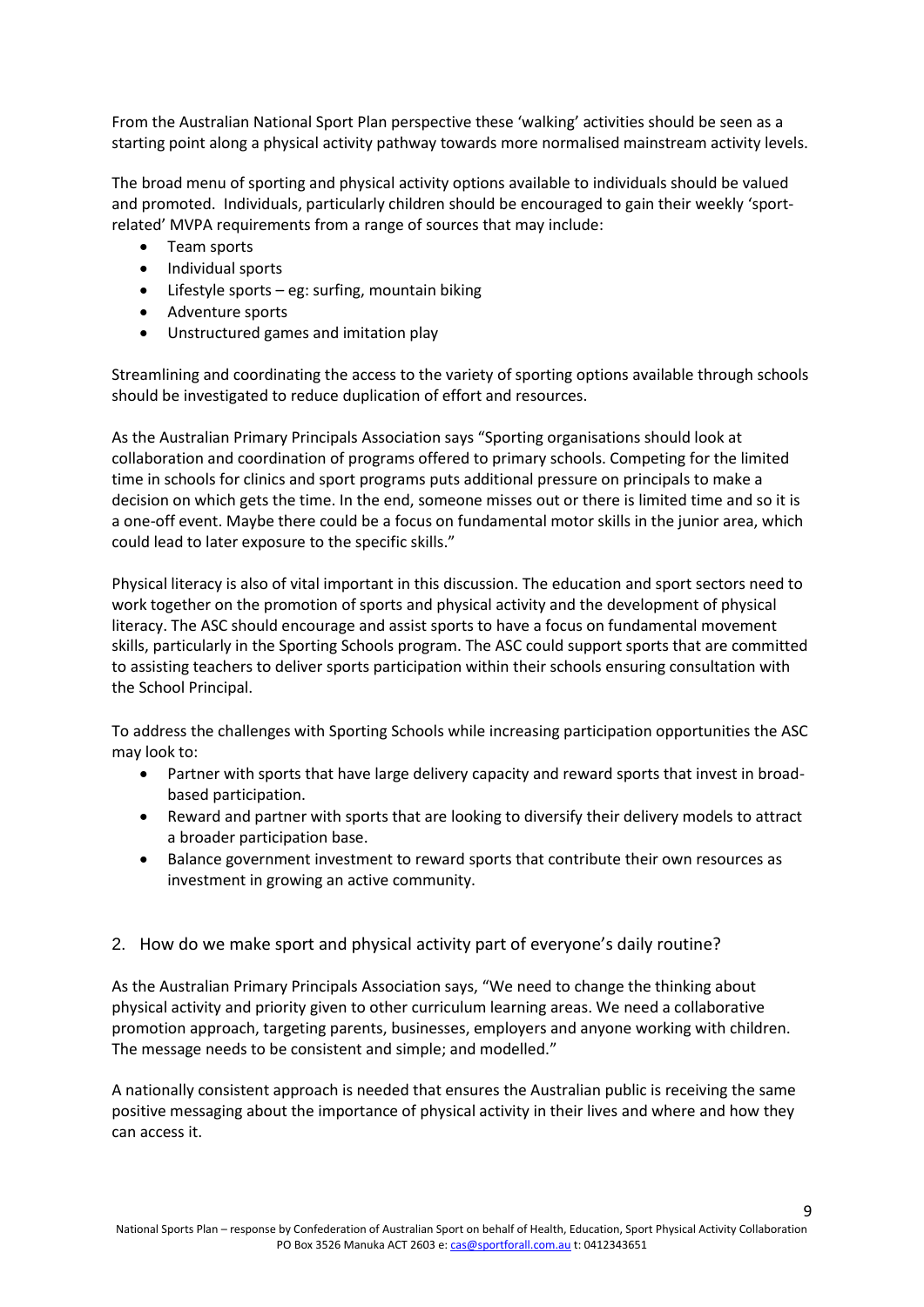Australia has many natural advantages that should be used to ensure the system in place is embracing of everyone – no matter what age, stage, gender, ethnic, religious, ability or personal background a person comes from.

- Australia has a heritage and national pride in sport and physical pursuits
- Our climate is conducive to undertaking a wide range of sport and physical activities
- Our existing community sporting networks are in place with established support structures
- Volunteering is a strong, valued traditional part of our society

We should maximise these natural advantages to promote a healthy, active lifestyle and as the NSW Government says – 'make healthy – normal'.

The essential elements of this strategy should include:

- Consistency of messaging and promotion of the benefits of sport and physical activity
- Promote lifestage linkages along the way to reinforce the benefits to those at their particular lifestage with strategies that will show individuals how to fit activity into the decisions/challenges they will face at that time:
	- $\circ$  Pre-school (targeting parents)
	- o Primary school age (confirming fundamental movement skills)
	- o Secondary school and late teen coping with adolescence and the broader life choices coming up
	- $\circ$  Young adult new to the workforce and establishing their career
	- $\circ$  Parents of young children (encouraging physical activity of their children but not missing out themselves)
	- o Older adults (seeking out new options and regaining old skills and old acquaintances)
- Support for Community Clubs 20,000 highly valuable community contact points that should be resourced and have facilities that ensure a positive, welcoming and inclusive experience for all participants.
	- o Access to training and accreditation of all key positions within the club to ensure an efficient, effective organisation with quality programming.
	- o Access to technology and systems that will enable effective contact in a fast changing communications environment and social media
	- o Ensure a friendly, safe, positive family environment the Australian Drug Foundation's *Good Sports* program has been a highly successful program for behavioural change in sporting clubs.

*The Good Sports program is a preventive health initiative implemented through voluntary community sporting clubs and assists clubs to be healthier, safer and family friendly. The core Good Sports program has been helping community sporting clubs to control the use of alcohol and to promote healthy behaviours for two decades. With a current reach of almost 8000 community sporting clubs and growing, Good Sports has the scope and experience to promote participation and significantly influence the strengthening and sustainability of grass roots clubs.* 

Clearly the school-age years are absolutely essential for establishing a lifelong habit of physical activity – this is explored more in Question 5.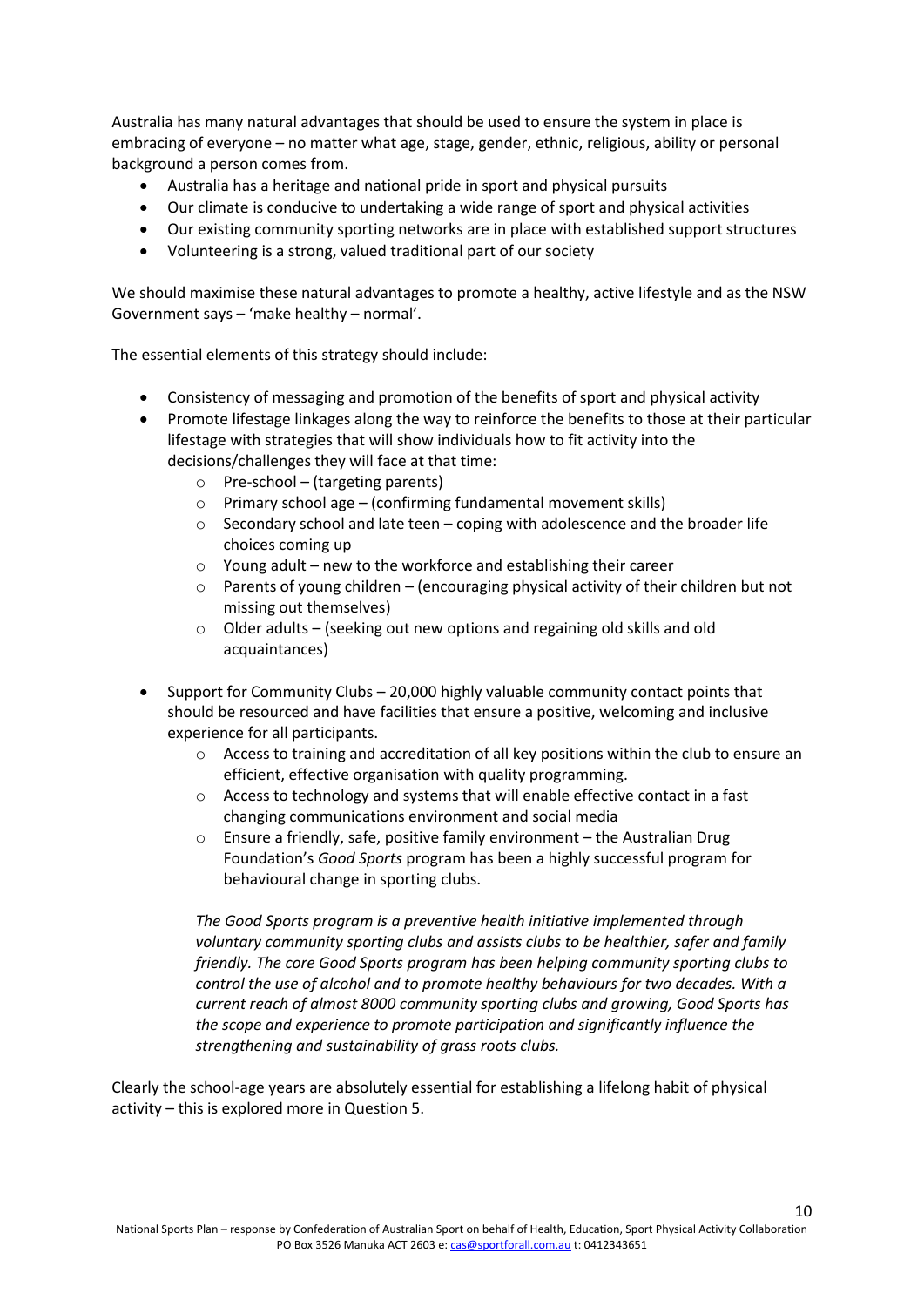# 3. How can sports better reach under-represented groups?

Effective communication between relevant organisations across the three sectors at Government and organisational level will ensure that under-represented groups are identified, communicated with and serviced appropriately.

Once identified the specific needs of the under-represented groups can be analysed and plans established to provide the necessary support and guidance. Liaison with the key groups at local community level is essential to ensure effective implementation of the plan and ongoing monitoring and reporting.

Preliminary meetings with the CEO's and senior representatives of a number of Primary Health Networks indicate that PHN's are very supportive of specific public health interventions and initiatives and would be encouraging of 'pilot' programs and ongoing monitoring.

A useful tool recommended for development in Question 8 would assist the guidance of members of under-represented groups to community sporting clubs and/or physical activity deliverers. Using an online Local Sport Directory a referral system utilised by Medical Practitioners, Allied Health Professionals could recommend and channel members of under-represented groups and/or individual patients to local sports clubs for inclusion in available programs.

A major investment is needed in community sporting clubs as they are the ultimate interface with members of the public who are the target of this preventative health initiative. Assistance is required for clubs to ensure they understand the benefits and value of the service that they provide to their members and users.

### **Recommendation: Targeted funding for community sport to increase quality and reduce financial barriers to participation**

- Through funding and support for community sport clubs to ensure sustainability and enhance quality delivery of physical activity and skill development of volunteer personnel
- Ensuring participation in sporting activity is more affordable for families.
- Conduct research into the effectiveness of vouchers, rebates and other incentives to grow sports participation
- Building a Social Inclusion fund to support those who are financially disadvantaged.

As Touch Football Australia says, "Greater community development related funding should provide opportunities and incentives for sporting organisations to target disadvantaged groups. These should allow grassroots clubs to apply for grants to undertake local opportunities to build new programs, events or competitions."

Assistance with establishment of representative bodies to increase awareness of under-represented groups and their subsequent advocacy is an important consideration. For example: There is currently no national organisation responsible for advocating on behalf of Indigenous Australians with respect to sport.

A working group is currently seeking to establish the National Indigenous Sports Association and will hold the inaugural National Indigenous Sport Summit in Melbourne this October 2017. Indigenous sporting participation can be enhanced by the establishment of a national advocacy group to represent indigenous sport at all levels and receive input from state, regional and local levels of their community.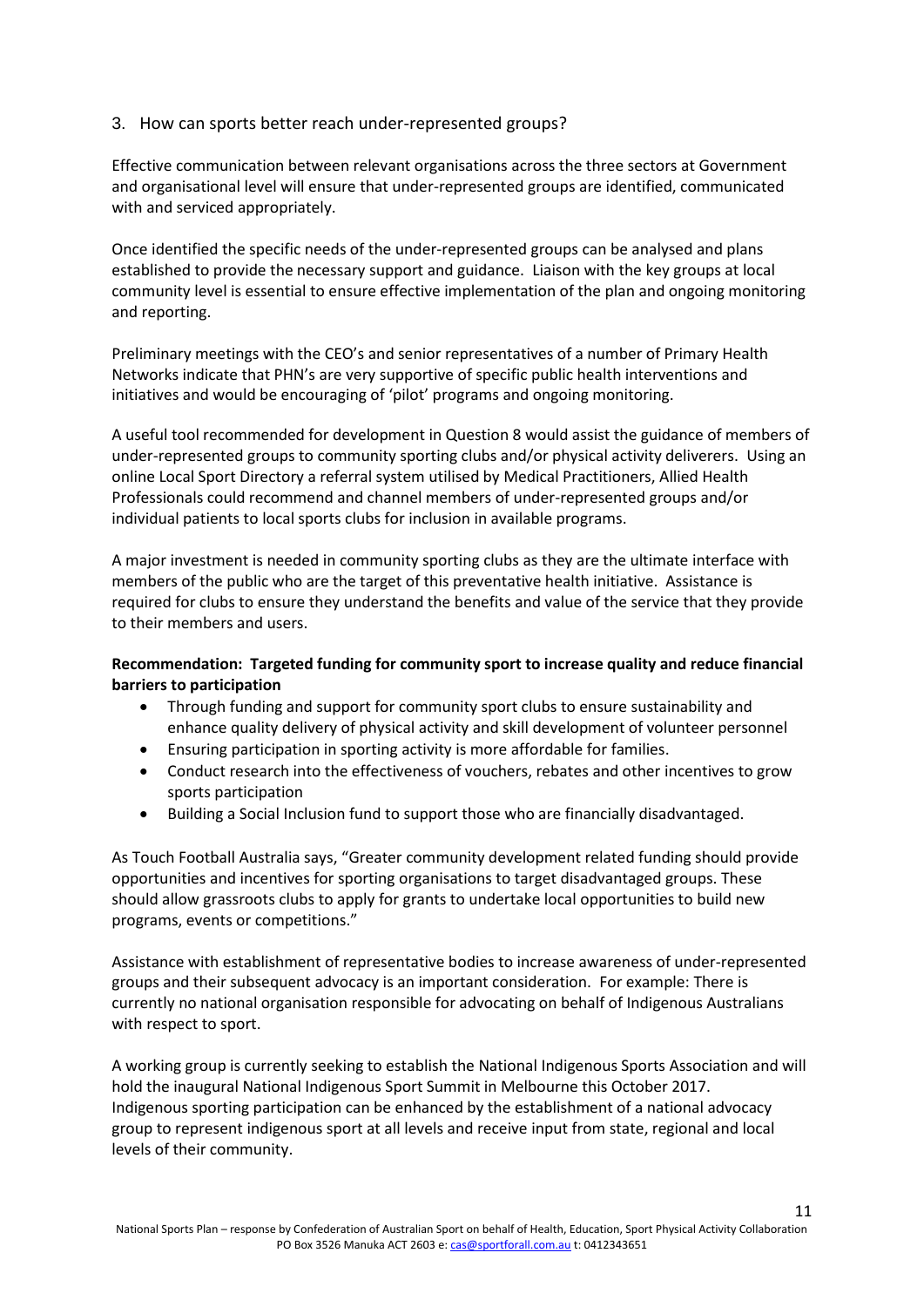**Recommendation:** The Australian Sports Commission should provide financial support and guidance for national peak organisations advocating on behalf of under-represented groups to ensure their situation is known and understood and so that appropriate action plans can be developed.

As Deaf Sports Australia says, "Programs should be developed that sporting clubs and venues can conduct that will make the sport and the facility more inclusive and deaf friendly eg: Deaf Sports Australia – Active Deaf Sports Club program – provides accreditation to a club which has become deaf friendly."

4. What is the role of non-traditional sport providers in helping to increase participation in sport?

Non-traditional providers of sport and physical activity should be fully considered and engaged in the current debate so that they understand the requirements of the National Sports Plan that is ultimately released and implemented.

It is essential that all of the user protections, quality control, sport specific accreditation and legal and statutory requirements are met by these entities as it is acknowledged that commercial providers may have a profit motive as a major driver of their activity.

Potentially non-traditional providers could play a key role in increasing the physical activity of children. If they can develop key motor coordination and fitness, then children will be more likely to consider more traditional sports. They also could deliver key messages around health and physical activity. Appropriate safeguards must be established.

5. How do we increase sport participation in the schooling years to maximise physical literacy and establish good habits for life?

Effective liaison with and support for the school system is an essential ingredient if the National Sports Plan is to achieve its objectives, particularly preventative health objectives.

The Australian Primary Principals Association suggests that, "Many school aged kids are not ready for sport participation due to delay in the development of fundamental motor skills. This can attributed to changes in family attitudes to physical activity, increase in screen time and the cost and commitment to organised sport. Kids are not getting opportunities before school to develop motor skills." Further …. "Sport participation might need to have shorter seasons, a range of participation options and a fresh look at the costs associated with organised sport. Being active is competing with screen time."

Essential ingredients of this part of the strategy include:

- Ensuring complete alignment and compliance with the HPE Curriculum
- Daily exposure
- Greater integration into the school day
- Maximising collaboration opportunities across parent/school/community sporting clubs/local health services
- Ensuring that all physical activity experiences are positive for the children
- Ensuring that School Principals are respected as the final arbiters on all programs and activities conducted at their school.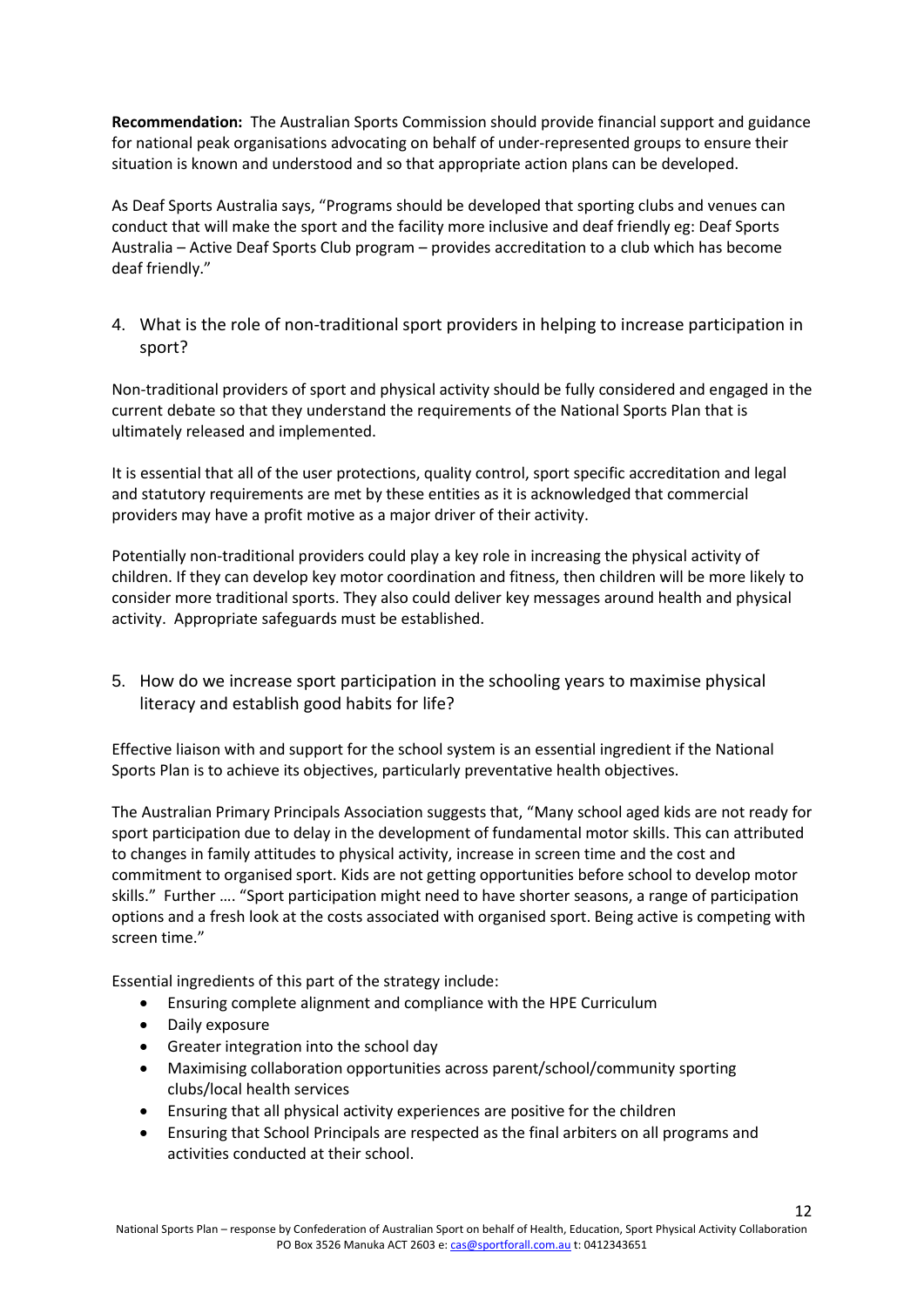Providing support for School teachers, particularly Primary School teachers is essential to maximise the quality and frequency of physical activity and sporting opportunities during the school day.

The national roll-out of the **'Physical Education and Physical Literacy' (PEPL) program<sup>4</sup>** to assist Teachers to maximise physical activity opportunities in the classroom and linking school and community sport (coordinated by Prof Dick Telford) is highly recommended.

This program provides one Physical Literacy Coach for 8 local Primary Schools. The Physical Literacy Coach is responsible for working with and mentoring each Primary School teacher to improve their skills and confidence in identifying and providing opportunities for physical activity of their class. In addition the PL Coach seeks to access the resources and support of local community sports clubs along with those funds available through Sporting Schools Program to maximise opportunities within the school.

The PEPL program could be rolled out to all 6,000 Primary Schools at an affordable cost in the order of \$75m per year which would provide for 750 Physical Literacy Coaches to be employed across all jurisdictions.

The initial priority is seen in Primary Schools but the approach would work equally well and be equally valuable for Pre-school institutions and also Secondary Schools.

#### **Recommendation: Build the capacity of current and future teaching staff**

- **Primary Schools – by funding the national roll-out of the 'Physical Education and Physical Literacy' (PEPL) program<sup>4</sup>** to assist Teachers to maximise physical activity opportunities in the classroom and linking school and community sport (coordinated by Prof Dick Telford).
- **Secondary Schools – by provision of ongoing professional development and mentoring** to increase skill, competence and confidence levels of teachers of physical activity, particularly recent graduates and retrained/redeployed staff. Increasing the numbers of Health and Physical Education secondary school teachers suitably trained to meet shortfalls.

#### **Recommendation: Maximise access to and use of school and community sporting facilities**

- Assistance to School Principals in building collaboration with external organisations to maximise the use of school facilities for mutual benefit.
- Coordination with Local Government to maximise the use of community facilities at the most reasonable cost
- To increase the availability of facilities, equipment and other resources to community groups and schools

#### **The concept of shared responsibility for children achieving the Physical Activity Guidelines.**

ABS statistics indicate that only 19% of 5-17 year olds currently achieve the required 420 mins of MVPA each week. A horrendous statistic by any measure.

The cross-sector collaboration has explored the potential to promote a shared responsibility for children achieving 420 mins of MVPA per week. It is clear that lumping either Parents or the School system with the responsibility for 420 mins is not likely to be received well and is ultimately unachievable.

The concept of a shared responsibility for 420 mins MVPA time per week should be explored with Schools allocated 150 mins per week; Community Sport 150 mins; and Parents 120 mins.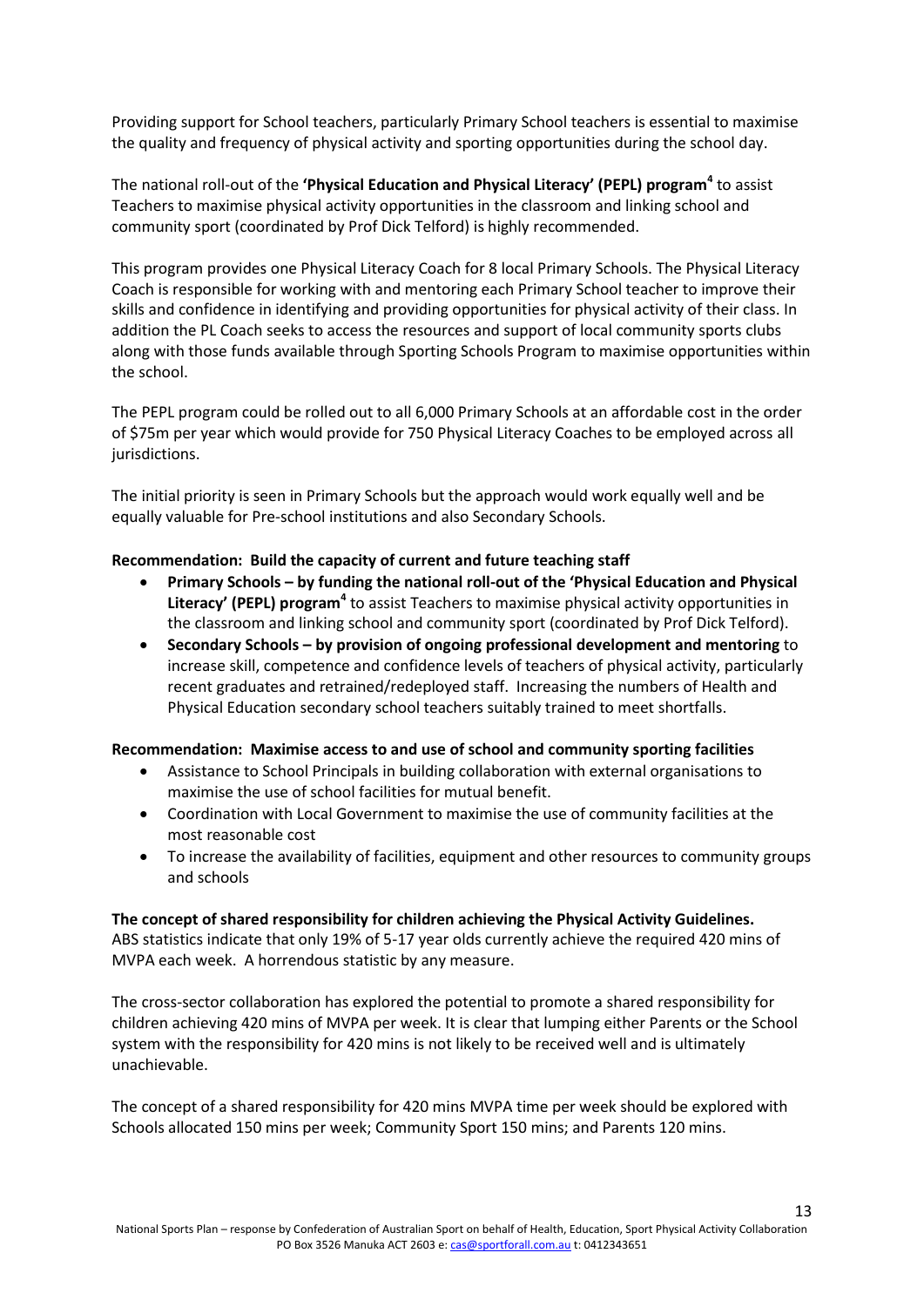The sharing of the responsibility is more achievable for each of the three groups and would also provide incentive for each group not to let the child down by failing to provide the MVPA requirement.

# **Prevention through physical activity**

6. How do we ensure that the key benefits of sport and physical activity such as physical and mental health, personal wellbeing and community cohesion are promoted by governments and the community?

To effectively tackle this imposing challenge it will require strong and coordinated linkages between the three sectors: Education, Health and Sport. Over the past 3-4 years representatives of the three sectors have been working together to understand the major objectives and requirements of each, to identify their potentially available resources and assets and to draw linkages between them.

By combining the strengths of the Sport, Education and Health sectors in a collaborative way the task of reaching, engaging and converting 3 million Australians to achieve the Australian Physical Activity Guidelines will be maximised.

A major strength of this model is the enhanced ability of each sector to reach and directly communicate with targeted members of the Australian community relevant to them.

Achieving behavioural change and encouraging increased participation is more likely with:

- Multi-directional approach from education, health and sport sources
- Consistent, targeted messaging consistent across the 3 sectors
- All communicating parties being committed to the same outcomes

A national strategy, developed in collaboration with key stakeholders and organisations connected to children can be communicated and reinforced through individual organisations. We need government departments to drop the silo approach and provide funding and resources in a collaborative manner. It is everyone's responsibility to play their part and it should focus on policy and be bipartisan.

Work is already underway to extend the collaboration across State/Territory jurisdictions and to encourage a joint approach with the COAG Health Council, COAG Education Council and CASRO to maximise the breadth of understanding, buy-in and commitment.

This can be further expanded to include the individual PHN's who (from the CEO's we've met with so far) are prepared to look at ways of piloting and implemented joint initiatives to further these common population health goals.

The National Sports Plan should ensure that it maximises the opportunities to collaborate with each of the groups already involved in the discussions and be committed to ensure that no sector is left out in the final considerations.

The National Sport Plan should incorporate the 7 Priority Actions recommended by the Health, Education and Sport Cross-sector Collaboration.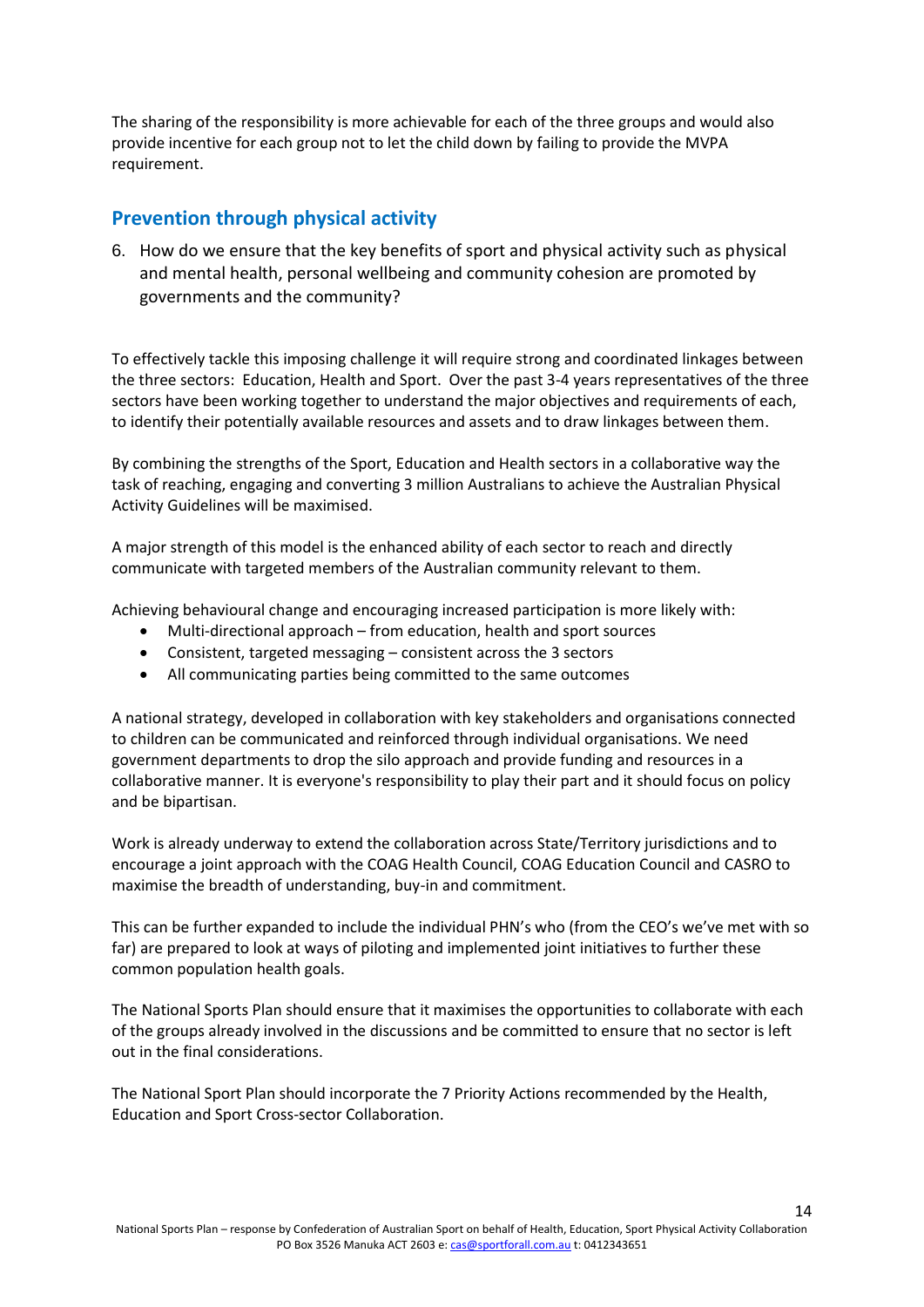# 7. How should we raise awareness of the benefits of sport to the Australian public?

Personal participation in sport at the community level contributes to improvements in physical and mental health, feelings of wellbeing, inclusion and connectedness.

Involvement in sport builds social capital within the community assisting individuals to develop useful and transferrable skills such as competitiveness, goal setting and self-discipline; empathy and understanding; relationships and team spirit. Sport assists in social integration - transcending race, religion, class and income.

Participating in sport should be a positive experience and it should be enjoyable and fun! Delivery of sport should ensure that every participant has a positive perspective of the activities they engage in so that they will want to keep coming back for more.

Word of mouth advocacy is the most powerful and my ensuring enjoyment and positive experience by those who do participate in sport then the positive messaging will flow on to others. Ensuring that current participants are strong advocates for sport/physical activity is an important ingredient and so it's important that they have the facts correct from the start.

Advocacy and consistent messaging of the benefits of physical activity should be collaboratively developed and be disseminated and promoted as broadly as possible. This will ensure that all sections of the community are receiving the same information in a consistent, positive and encouraging way. Suggested strategies for consideration:

- Equip current participants with the information/messages as they will be strong, passionate and effective advocates
- Encouraging School Principals to be assisted to be advocates for physical activity as they have influence with staff, students and parents. Training and resources are needed to support this process.
- Development of consistent messages and approach across Education, Sport and Health sectors and across the broader community
- Provide useful advice and strategies for parents to encourage their children to be physically active.
- Identification of the specific Health promotion messages ensuring effective delivery through the system ie: explaining how physical activity may contribute to preventing/reducing a specific illness or condition (for general population eg: cardio vascular disease or specific sections eg: high rates of kidney disease in indigenous communities)

We need to ensure that the promotion of sport is about physical and mental health and the broader benefits from being active, healthy and connected. We need to change the perception and attitude of some that sport is principally about winning and losing, medals and competition back to concentrating on the many benefits.

# **Recommendation: Advocacy and consistent messaging of the benefits of physical activity**

- Encouraging School Principals to be advocates for physical activity and providing resources to support this
- Development of consistent messages and approach across Education, Sport and Health sectors and across the broader community
- Providing useful advice and strategies for parents to encourage their children to be physically active.
- Identification of the specific Health promotion messages ensuring effective delivery through the system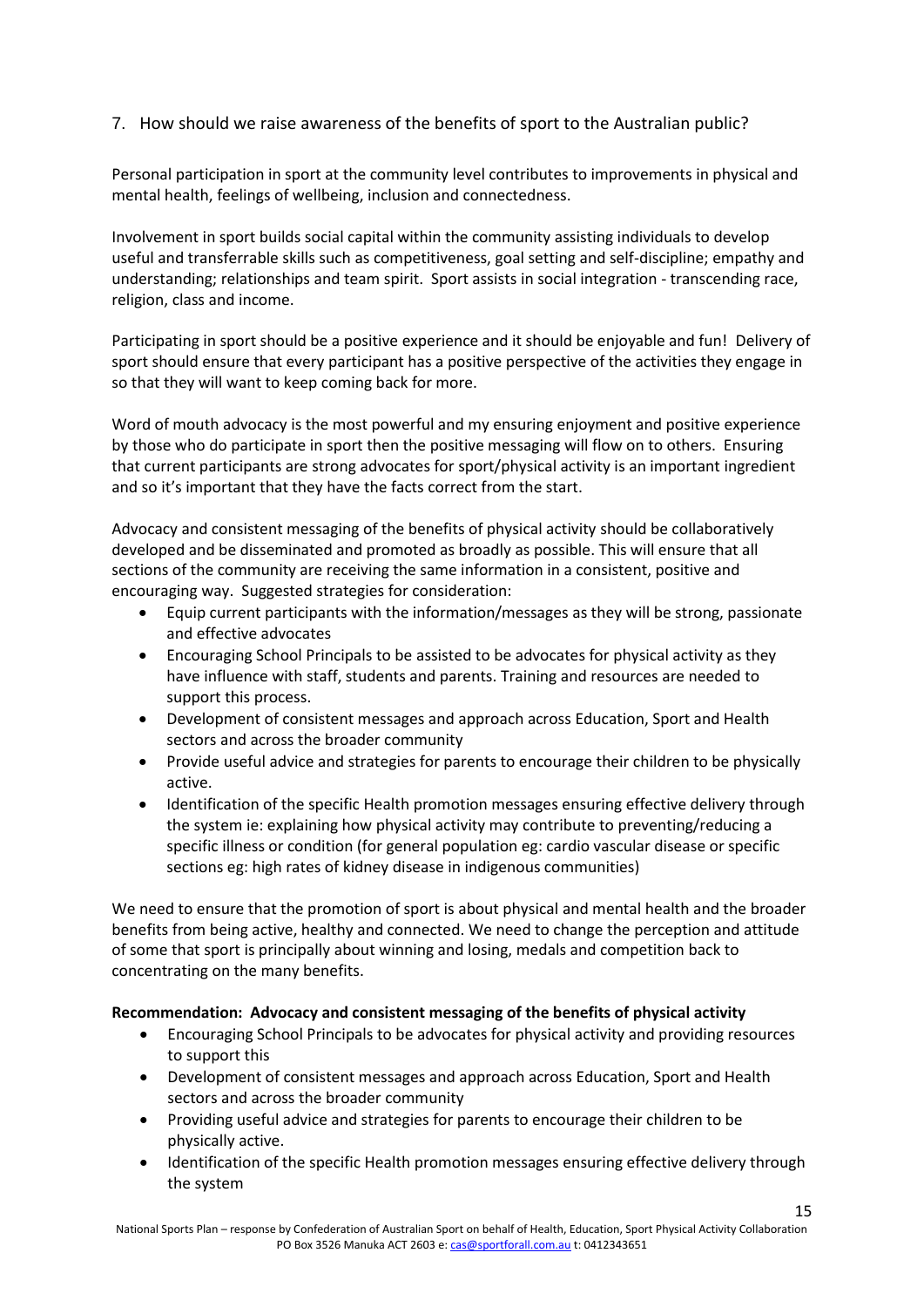8. How do we use the reach and influence of sport to get more people active – especially people with sedentary lifestyles?

Some points made within the Q3 response are also relevant to this question.

As the Australian Primary Principals Association says, "This will need a multi-faceted approach. First it starts in the early years with a focus on physical literacy( fundamental motor skills), the primary years of physical activity and quality PE lessons at school, coordination of junior sporting organisations to engage families (and adults) beyond school, secondary programs that provide different pathways for kids to continue in sport participation. Post school support for young people to combine study, work and physical activity (or sport)."

It is recommended that a range of strategies are tested as a pilot program targeting a specific population known to have low physical activity levels. Brimbank City Council in Melbourne's western suburbs has been identified as a potential location for a whole of community physical activity strategy. The Brimbank area is recognised as a low SES area with low physical activity levels and high levels of preventable chronic diseases. It is recommended that a similarly profiled community located in a regional or rural area also be tested.

#### **Recommendation: Whole of community program targeting low SES community**

 Through piloting a whole of community physical activity strategy in a targeted low socioeconomic area with substantial evidence of low physical activity levels and high levels of preventable chronic diseases (coordinated by the Australian Health Policy Collaboration).

## **Recommendation: Enhanced communication and referrals by medical and allied health professionals and the school system**

 Through funding and development of a national Online Local Sports and Physical Activity Directory – to assist GPs with local sport referrals for their patients, and for use by allied health professionals, counsellors, school teachers and potentially even members of the public.

Touch Football Australia suggests that, "Australian workplaces could be influenced or encouraged through Work Health and Safety Standards to formally promote and develop wellness and physically active environments. This would provide both education and improved opportunities for physical activities and sports in and via the workplace. Enabling sports to focus on developing programs in these markets could be useful."

9. How do we ensure sport delivery bodies (e.g. Australian Sports Commission, State Departments of Sport and Recreation, National Sporting Organisations etc) and health promotion organisations work together as effectively as possible to improve population health?

Roles and responsibilities should be identified within the National Sports Plan. Ensuring a correct understanding of these responsibilities is essential and so too is the adequate resourcing of each respective party so that they can competently and completely implement their agreed role.

Establishing KPIs and reporting criteria should be part of the process as should be ongoing monitoring of achievement of the jointly agreed objectives.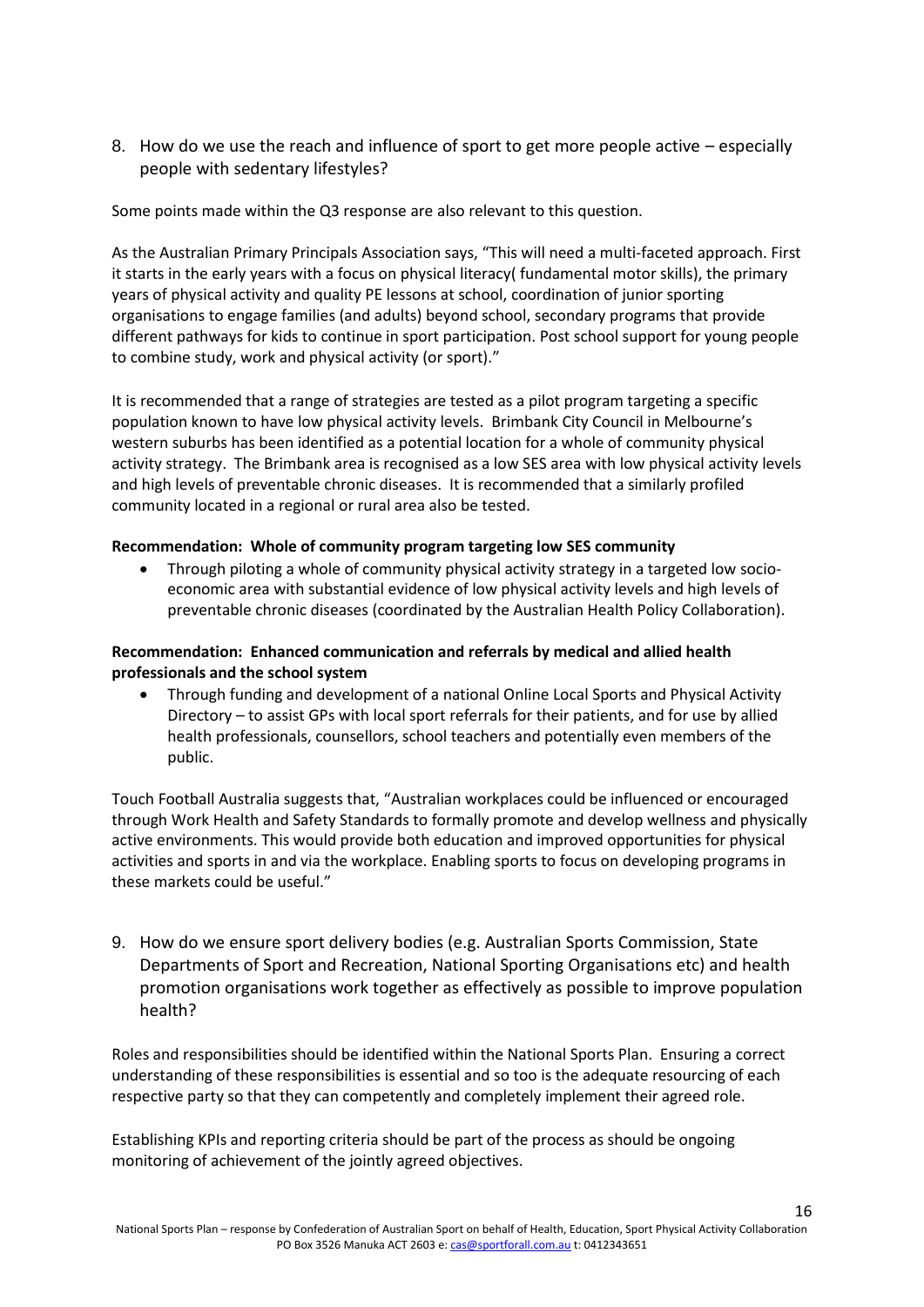It is essential that the leadership groups or peak bodies for each element of the plan are involved in the process to gain understanding and buy-in. For example: school leadership organisations like APPA and ASPA must be included so there is coordination and collaboration on relevant initiatives.

### **Recommendation: Establish a National Physical Activity Strategy**

- As part of the Australian Government's preventative health policy the National Physical Activity Strategy should be developed to provide policy direction with input from all key stakeholder groups.
- The proposed National Sports Plan should be developed as an integral component of the broader National Physical Activity Strategy.
- Target: Commit to the target of reducing Physical Inactivity by 15% over 5 years

### **The role of community sporting clubs, schools and local health services.**

Throughout this document the role, responsibility and existing and potential future contribution of community sporting clubs and local school education and health organisations has been highlighted many times.

The enormous contribution that sport at community level must be recognised and appreciated. It must also be appreciated that the majority of community clubs operate entirely on the goodwill of its volunteer members – often a very small number of hugely committed individuals.

This proposal strongly recommends that no additional requirement be asked of community sporting organisations unless and until it is fully planned, communicated, agreed, prepared for and resourced in an ongoing and sustainable manner.

This comment is equally applicable to the components of the Education and Health sectors that form part of this proposal. Every entity is currently stretched to capacity from HR, financial and facility perspectives.

The Australian Government must find new resources, from wherever it decides most appropriate, to underpin the National Sports Plan to ensure its effectiveness, stakeholder buy-in and its ultimate success in achieving its sports promotion and preventative health goals.

To simply lump additional expectations or requirements on any element of the current structure – including clubs, schools and local health services – would doom the program to failure and would lose an enormous amount of goodwill and diminish any potential gain.

#### **Performance**

10. Should we be focusing on investment for maximum medal tally success or spreading our spend in support of more high performance athletes in a broader range of sports?

This question has not been discussed by the cross-sector group.

11. How can the AIS and state-based institutes of sport better support high performance athletes?

This question has not been discussed by the cross-sector group.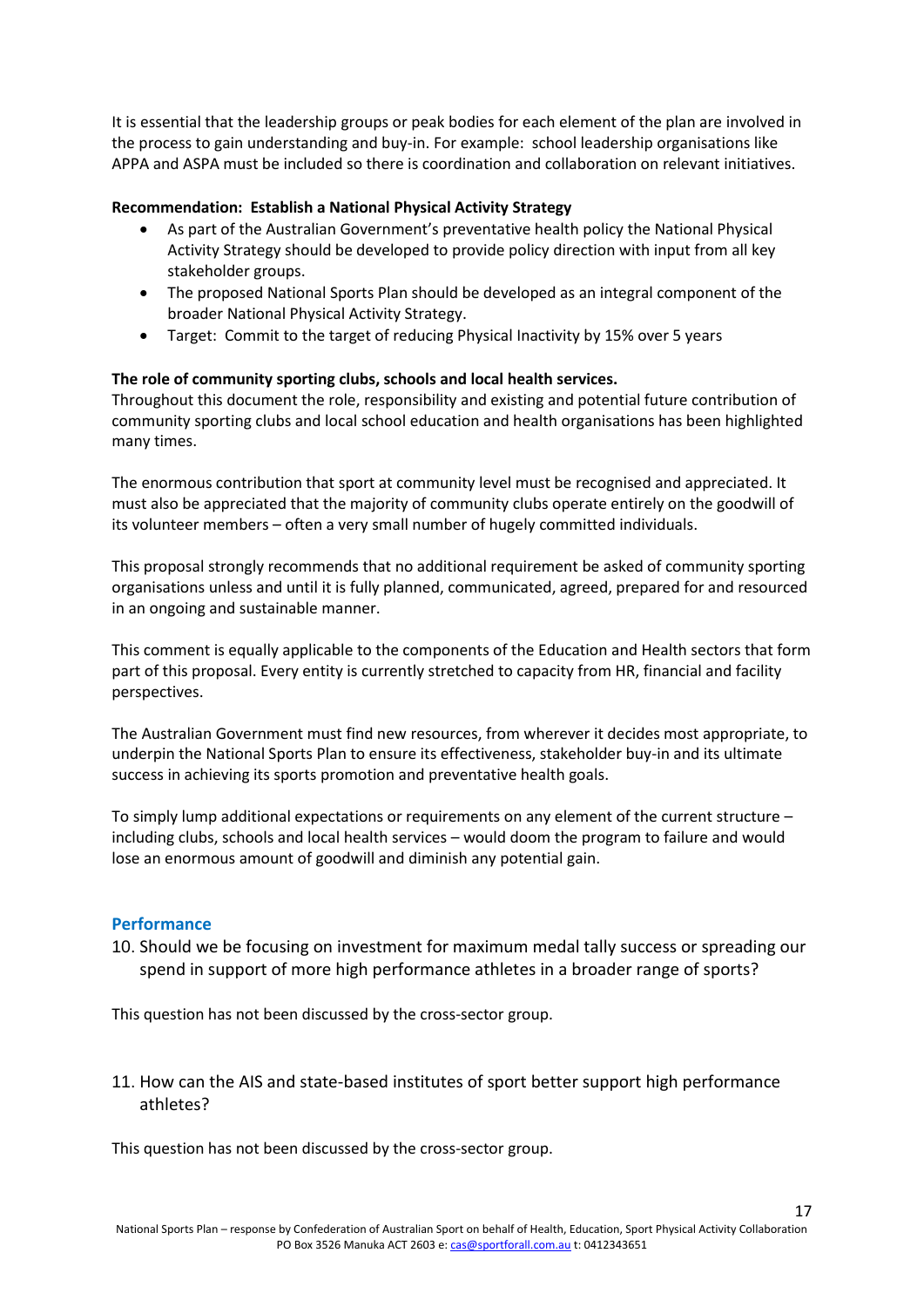## **Integrity**

12. What are the best arrangements for the Australian Government's sports integrity capability to ensure Australian sport is effectively protected against integrity threats.

This question has not been discussed by the cross-sector group.

CAS comment: CAS supports the current work of the Government through the ASC to ensure the highest levels of integrity in and around Australian sport.

#### **Major Sporting Events**

13. Should governments financially support major sporting events to ensure their viability and delivery and provide opportunities to Australian sports and athletes?

This question has not been discussed by the cross-sector group.

#### CAS makes the following comment:

CAS recommends that an important part of the process for governments deciding whether to invest in sporting events is to conduct a cost:benefit analysis.

The hosting of events can have significant and meaningful benefits for local communities that host events. Tourism advertising, branding, promotion and reputational aspects are legitimate considerations. A major consideration in the cost:benefit analysis is the direct and indirect financial contribution generated for the local economy.

For example: The Australian Masters Games is a national multi-sport event held once every two years. Typically each AMG event brings around 10,000-12,000 people to the host location for an 8 day period. These people are athletes, coaches, officials, volunteers and supporters – they compete across 50 sports and enjoy each other's company and explore the host location's built and natural features, its local produce and its ambiance. It is arguably the best possible way of promoting what a local area has to offer.

AMG's typically generate \$12-15m for the local economy representing a significant return on investment for the host State Government and/or local Government authority who are often major sponsors of and investors in the event.

On top of the economic contribution is the legacy of inspiration, enjoyment and connectedness that emanate from events such as AMG's. Many participants extend their stay in the host location or tour further afield following the event thus further increasing the impact.

Other types of events provide a range of benefits and Governments should consider these and other influencing factors to justify a decision to invest.

CAS believes that Governments should invest, where appropriate and where there is a sound financial case in sporting events, domestic and international, local and regional.

A percentage of events run at a loss, however, if Government support was removed these events would be risk of not being staged at all. Sound planning and partnerships between Government and the event hosts should minimise the potential of financial shortfalls.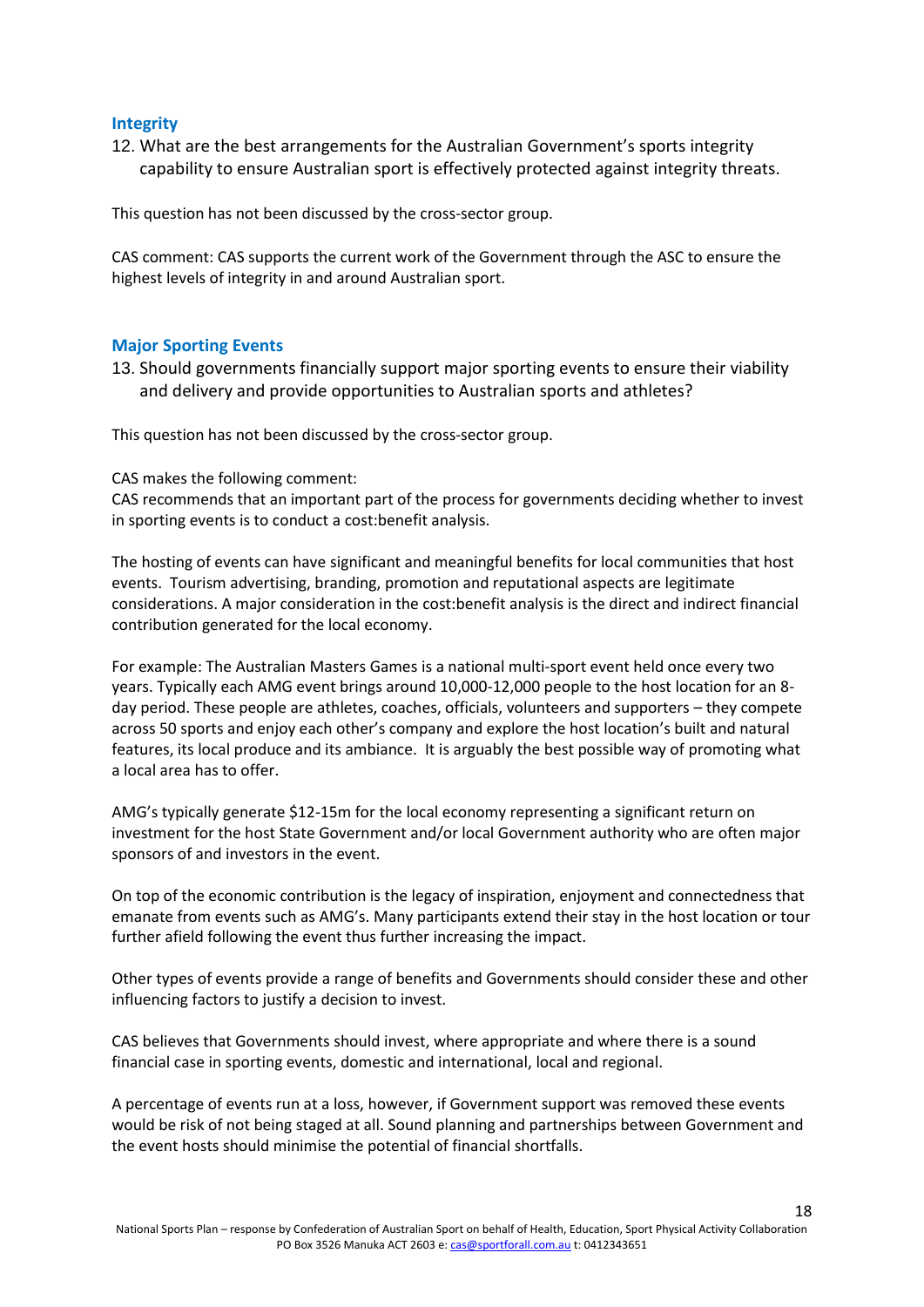Prioritisation of event investment should be guided by all facets of event delivery including but not limited to:

- Economic Impact
- Exposure
- Community sentiment, and
- Continuity
- Legacy (including participation and infrastructure outcomes).
- 14. How do we maximise the value of investment in major domestic and international sporting events?

This question has not been discussed by the cross-sector group.

15. How should governments prioritise investment in major sporting events?

Investment in major sporting events should not jeopardise funding committed for other elements of the National Sports Plan. In particular funding for Participation and/or Prevention strategies should not be diminished or traded off.

16. Should governments invest funding to attract major international sporting events to Australia?

Investment in major sporting events should not jeopardise funding committed for other elements of the National Sports Plan. In particular funding for Participation and/or Prevention strategies should not be diminished or traded off.

#### **Governance**

17. What should be the respective roles for national, state/territory and community sporting organisations to grow Australian sport?

Roles and responsibilities should be identified within the National Sports Plan. Ensuring a correct understanding of these responsibilities is essential and so too is the adequate resourcing of each respective party so that they can competently and completely implement their agreed role.

Roles within the sports system need to be properly defined by the government in key categories, and each sport then adopts and specifically outlines how its sport operates with those defined categories. Updating legislation to reflect good governance principles across sport at a national, state and local level would be helpful to represent the interlocking relationships that maximise investment and effectiveness.

18. How can sporting organisations (national, state/territory, community) better play a role in getting more Australians active?

Roles and responsibilities should be identified within the National Sports Plan. Ensuring a correct understanding of these responsibilities is essential and so too is the adequate resourcing of each respective party so that they can competently and completely implement their agreed role.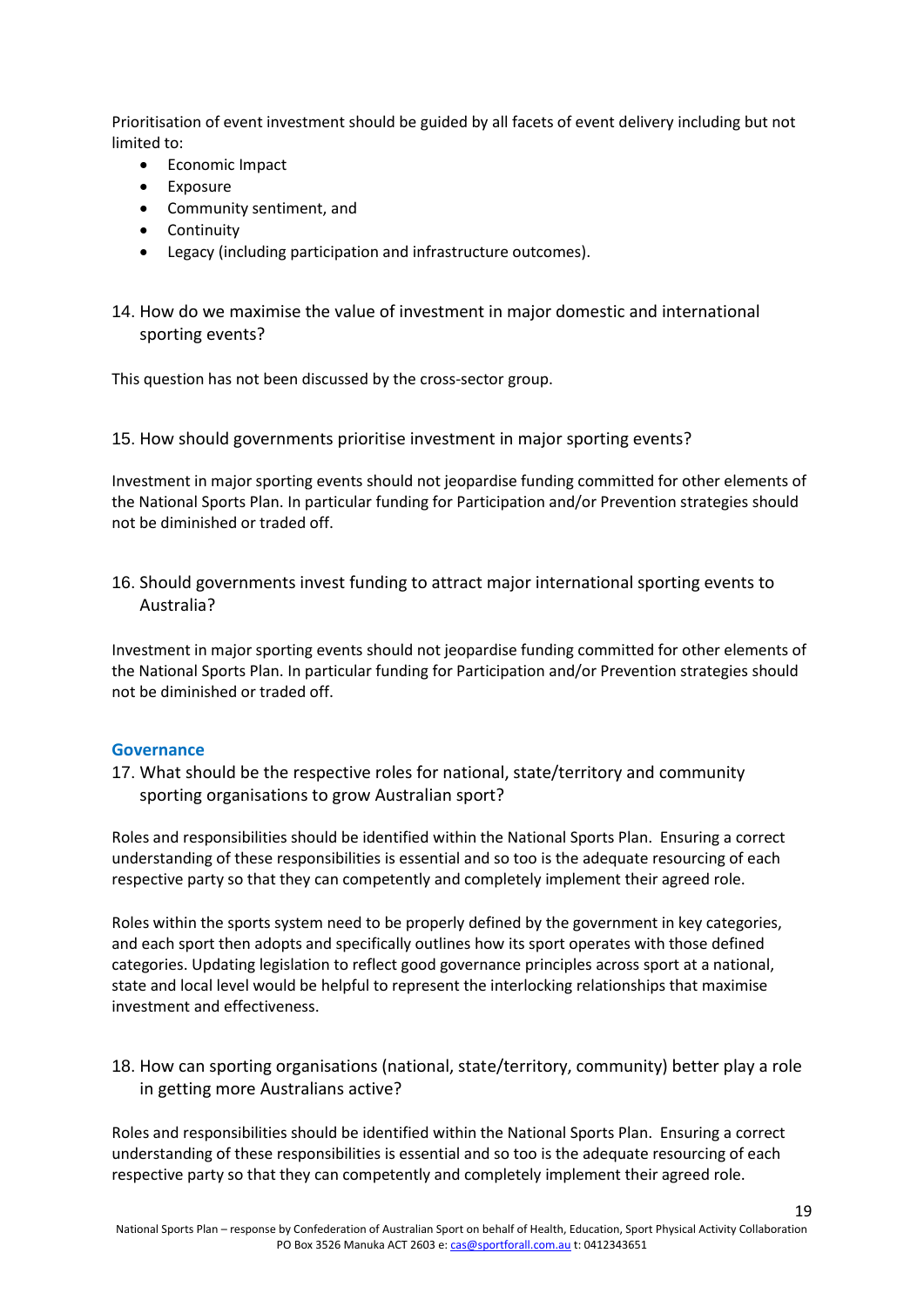Establishing KPIs and reporting criteria should be part of the process as should be ongoing monitoring of achievement of the jointly agreed objectives.

#### **Sporting Infrastructure**

19. How can we better develop, utilise and maintain sporting infrastructure to support major events and participation growth?

High quality sporting infrastructure for fans and participants provides greater opportunities for deeper engagement, enhanced game day experience, growth in attendance and membership, increased participation, and increased revenues and financial sustainability. This is equally important for major events, minor events and ongoing local community participation and usage.

First and foremost there needs to be a strategic approach to sporting infrastructure investment. We can better develop sporting infrastructure by establishing a robust evidence base, including understanding the existing supply and assessing the future demand and strategic need for infrastructure. In the planning and development stage of sporting infrastructure, it is imperative to consider future preventative maintenance and life cycle cost obligations. The development of Asset Management Plans should be completed and contributions to a sinking fund should be undertaken to ensure sufficient funds are available to complete proper maintenance over the life of the asset.

The development of a consistent and strategic approach towards the development, utilisation and maintenance of sporting infrastructure will help support growth in major and minor events and in ongoing community participation.

We acknowledge local councils are largely responsible for the infrastructure that facilitate participation, and the lack of commonality across regions, can be detrimental to the planning, development and designs of facilities to maximise shared or multipurpose facilities. The ASC should strongly consider a mechanism to assist the industry in ensuring incentives and facilities are maximised to grow participation. Proximity to local schools and consideration of any school and/or local government facilities that could be shared should be included in the development and planning dialogue.

Multi-sports use should also be considered when developing facility plans, and supported by participant and population data and research. With many facilities across the country rapidly ageing, and the population growing, investment must be made to ensure the safety of participants as well as the inclusiveness of everyone, particularly women and girls.

The major aspects impacting on maximising the usage of existing facilities includes a lack of female facilities of suitable quality and cleanliness, adequate drainage and irrigation and adequate lighting to permit potential 24-hour facility use.

Representation of sporting bodies' volunteers on local council sporting/recreation working groups is worthy of consideration. This would assist with planning and funding processes, and ensure local decision making is made by those from the respective sporting communities, local schools and networks.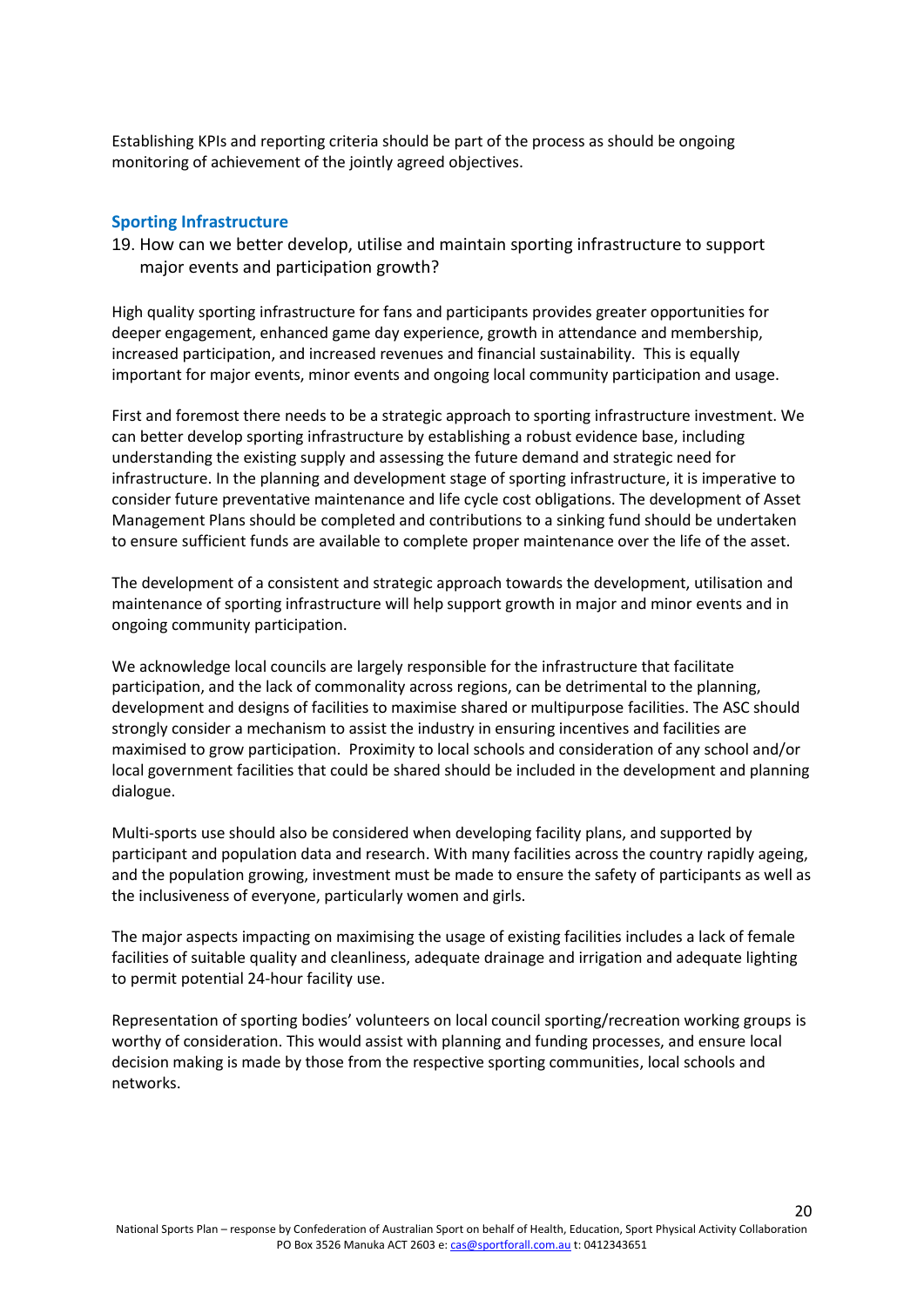# **Sources of funding, including a national good causes lottery**

20. Given governments have limited budgets how should they allocate funding across high performance and community sport?

The benefit of reducing Physical Inactivity levels by 15% is estimated to provide an annual saving of \$434 million<sup>2</sup> (Deakin Health Economics). This saving to the Australian economy should be used as a pool of funds that can be utilised to build the system, structures and priorities that will ultimately be determined through this National Sports Plan.

The combined contribution to sport of National and State/Territory Governments is \$1.3b per year compared to the economic impact of sport providing over \$23b<sup>3</sup>. This 17:1 return on investment to Government should provide it with the budgetary space to contribute fully towards improvement in the provision of sport and in particular to the achievement of the preventative health target of reducing Physical Inactivity by 15%.

Touch Football Australia says "From an overarching and social welfare perspective, Government funding should be linked to prevention, education and health. This holistic approach should be adopted to reduce preventable illness, minimising the burden on the healthcare system. Every dollar spent on sport has a significant reduction in the amount spent on healthcare. In this case, the desired approach would be to fund high performance and participation at the same levels."

21. Do you support the introduction of a national good causes lottery to increase the funding available for Australian athletes and to increase participation in sport?

There is no doubt that additional sources of revenue are required to support Australian Sport as a whole and to ensure the component parts of Australian sport are sustainable and successful into the future.

The cross-sector group did not discuss this point specifically and the following comment is made on behalf of CAS only.

CAS believes that if a Lottery is established to support Australian Sport then the revenues should be directed to support the Participation and Preventative health aspects of the National Sports Plan equally as those directed to the Olympics or other High Performance purposes.

22. What other forms of non-government revenue could be used to help Australian athletes and increase participation in sport?

This point was not discussed by the cross-sector group.

CAS's view on this point is that additional sources of revenue are required and that a range of measures should be considered including:

- CAS supports the call from the AMA and other leading groups for the introduction of a Sugar Tax.
- CAS supports the proposal to establish a tax on Sports Betting targeted at the point of consumption
- CAS would like to see greater access for community sporting organisations to philanthropic funds. CAS believes that barriers and limitations to sport accessing tax benefits currently available to charities should be removed. CAS is currently advocating a proposal that would